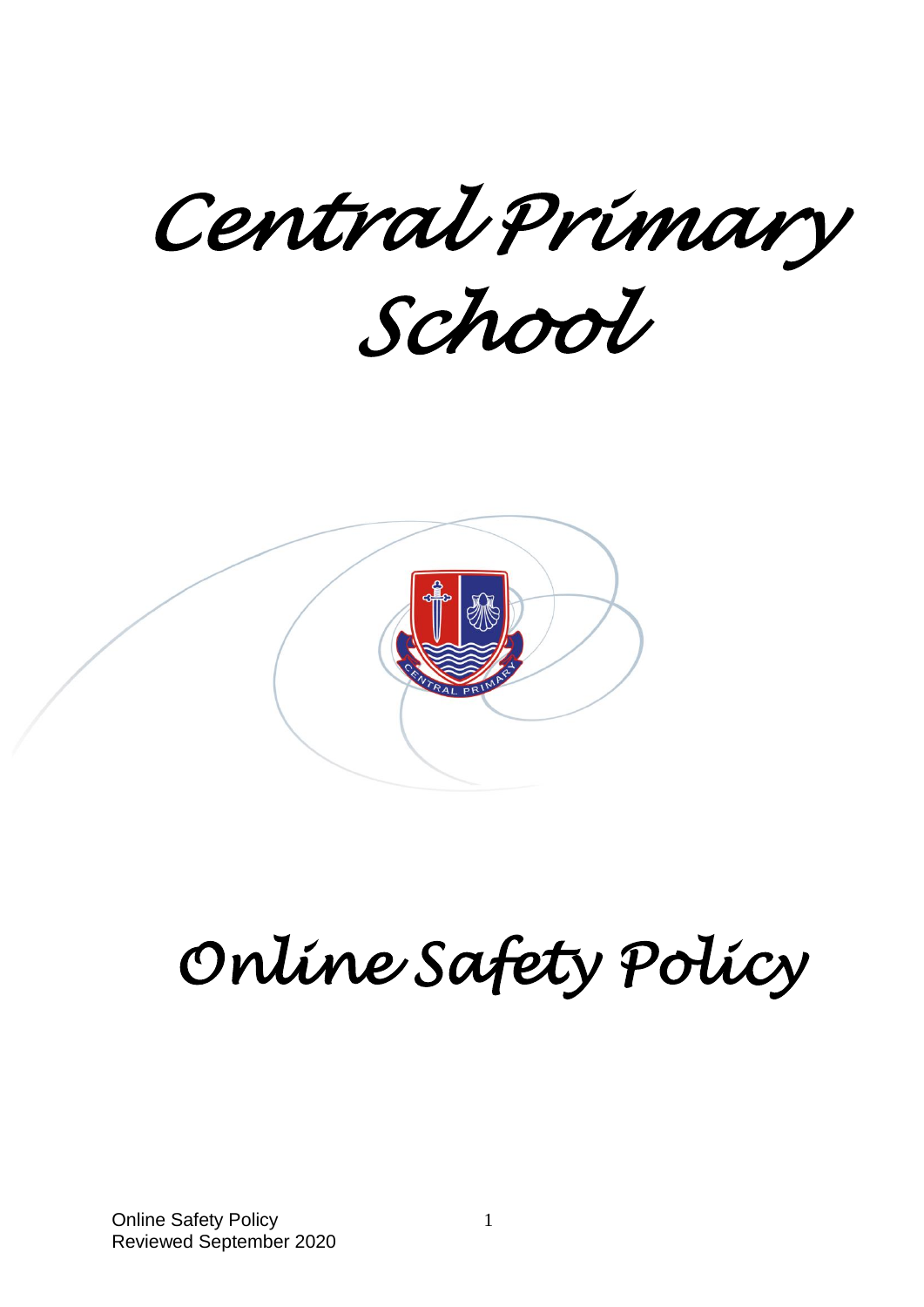# **Our motto: Children are Central**

# **Contents**

| 1. |                                                                                                         |  |
|----|---------------------------------------------------------------------------------------------------------|--|
| 2. |                                                                                                         |  |
| 3. |                                                                                                         |  |
| 4. |                                                                                                         |  |
|    |                                                                                                         |  |
|    |                                                                                                         |  |
|    |                                                                                                         |  |
|    |                                                                                                         |  |
|    |                                                                                                         |  |
|    |                                                                                                         |  |
| 5. |                                                                                                         |  |
| 6. |                                                                                                         |  |
| 7. |                                                                                                         |  |
| 8. |                                                                                                         |  |
| 9. |                                                                                                         |  |
|    | Appendix A -Online Safety Acceptable Use Agreement - Staff , Governors, student teachers  8             |  |
|    | Appendix B - Online Safety Acceptable Use Agreement - Peripatetic teachers/coaches and                  |  |
|    | Appendix C - Requirements for visitors, volunteers and parent/carer helpers 18                          |  |
|    |                                                                                                         |  |
|    | Appendix F - Online safety policy guide - Summary of key parent/carer responsibilities19                |  |
|    | Appendix G - Guidance on the process for responding to cyberbullying incidents20                        |  |
|    | Appendix H - Guidance for staff on preventing and responding to negative comments on social             |  |
|    |                                                                                                         |  |
|    | Appendix L - Safeguarding and remote education during coronavirus (COVID-19)<br><b>Useful resources</b> |  |
|    |                                                                                                         |  |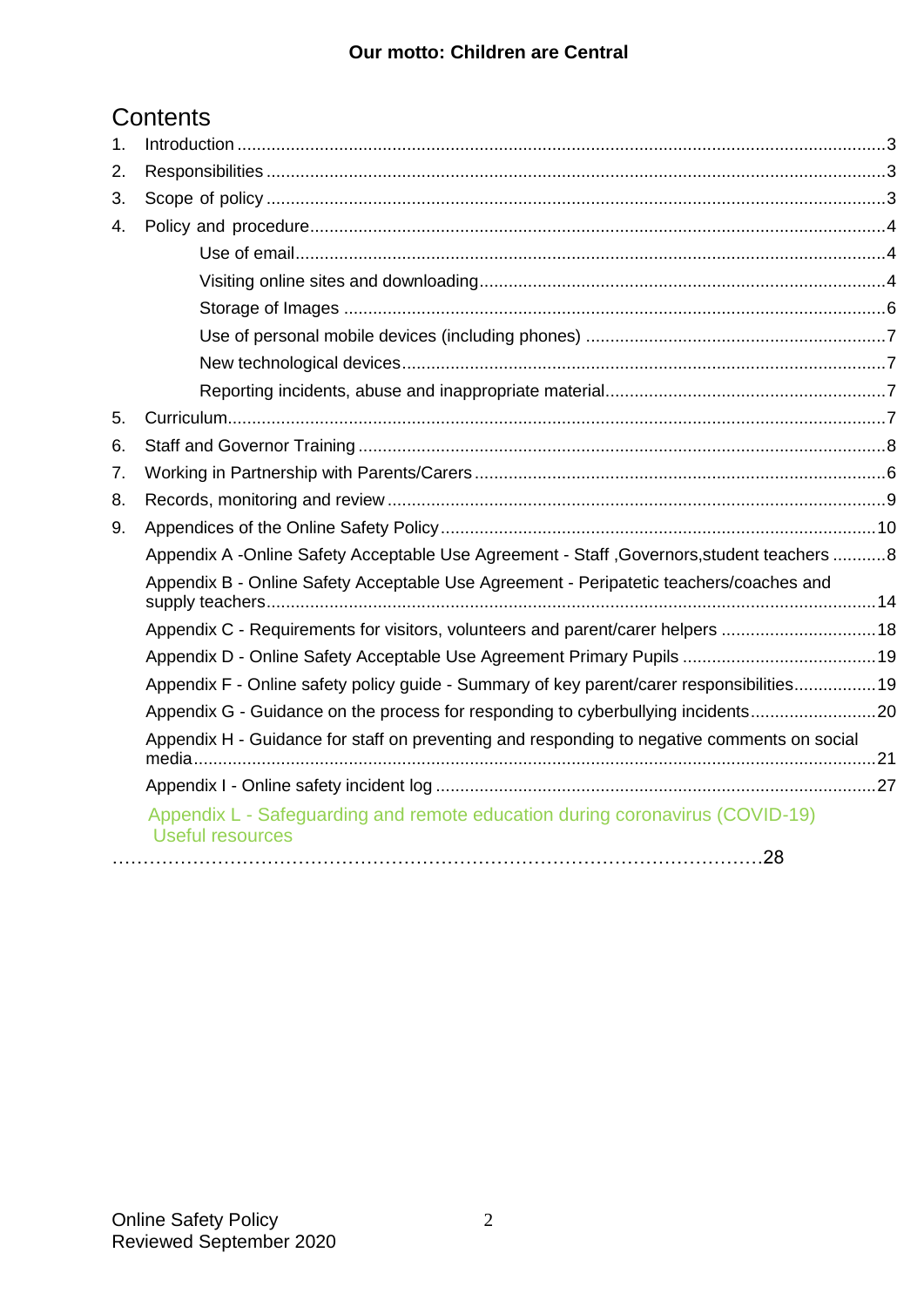

# <span id="page-2-0"></span>**1. Introduction**

Central Primary school recognises that internet, mobile and digital technologies provide positive opportunities for children and young people to learn, socialise and play but they also need to understand the challenges and risks. The digital world is an amazing place, but with few rules. It is vast and fast moving and young people's future economic success may be partly dependent on their online skills and reputation. We are, therefore, committed to ensuring that **all** pupils, staff and governors will be supported to use internet, mobile and digital technologies safely. This is part of our safeguarding responsibility. Staff are aware that some pupils may require additional support or teaching, including reminders, prompts and further explanation to reinforce their knowledge and understanding of online safety issues.

We are also committed to ensuring that all those who work with children and young people, including their parents/carers, are informed about the everchanging risks so that they can take an active part in helping children and young people navigate the online world safely and confidently.

# <span id="page-2-1"></span>**2. Responsibilities**

The headteacher and governors have ultimate responsibility to ensure that appropriate online safety policy and practice is embedded and monitored. The named online safety lead in this school is Hayley Gutrie. All breaches of this policy must be reported to Hayley Guthrie. All breaches of this policy that may have put a child at risk must also be reported to the DSP, Mona Paalanen.

Organisations that are renting space from the school and are a totally separate organisation should have and follow their own online safety policy and acceptable use agreements. However, if the organisation has any access to the school network, cloud-based services and/or equipment then they must adhere to the school's online safety procedures and acceptable use agreements.

If the organisation is operating in school time or when pupils are on site in the care of the school, then the safeguarding of pupils is paramount and the organisation must adhere to the school's online safety procedures and acceptable use agreements.

# <span id="page-2-2"></span>**3. Scope of policy**

The policy applies to:

- **•** pupils
- **•** parents/carers
- **•** teaching and support staff
- **•** school governors
- **•** peripatetic teachers/coaches, supply teachers, student teachers
- **•** visitors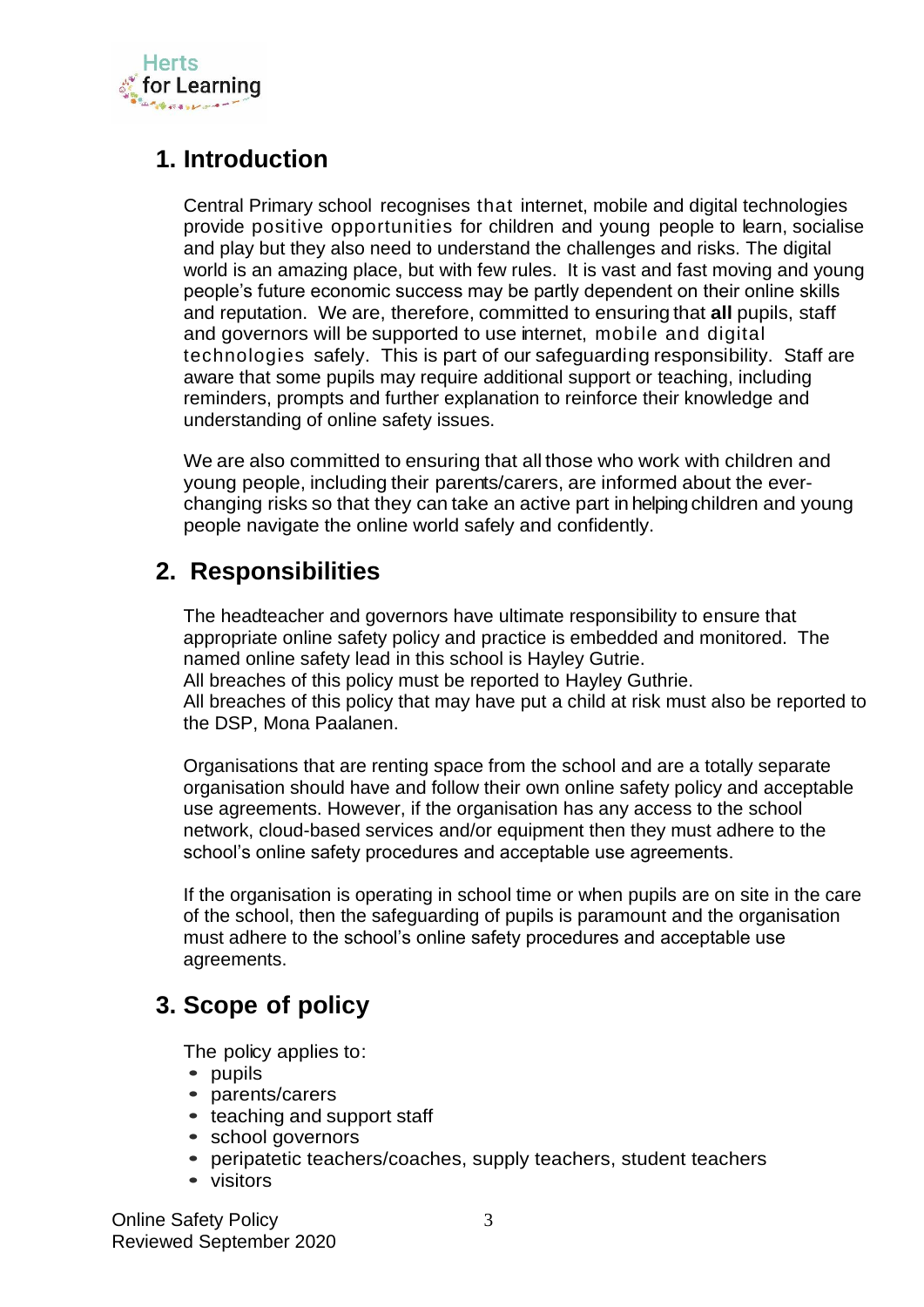- **•** volunteers
- **•** voluntary, statutory or community organisations using the school's facilities

The school also works with partners and other providers to ensure that pupils who receive part of their education off site or who are on a school trip or residential are safe online.

The school provides online safety information for parents/carers, for example, through the website, in newsletters and at events. It is important that parents/carers understand their key role in supporting their child/ren to behave appropriately and keep themselves safe online.

This policy, supported by its acceptable use agreements, is intended to protect the interests and safety of the whole school community. It is linked to the following other school policies and documents: safeguarding, Keeping Children Safe in Education ,GDPR, health and safety, home–school agreement, home learning, behaviour and relationships, anti-bullying and PSHCE/RSE policies.

# <span id="page-3-0"></span>**4. Policy and procedure**

The school seeks to ensure that internet, mobile and digital technologies are used effectively and safely, for their intended educational purpose, in ways that will not infringe legal requirements or create unnecessary risk.

The school expects everyone to use internet, mobile and digital technologies responsibly and strictly according to the conditions set out in this policy. This policy also includes expectations on appropriate online behaviour and use of technology outside of school for pupils, parents/carers, staff and governors and all other visitors to the school.

# <span id="page-3-1"></span>*Use of email*

Staff and governors should use a school email account or Governor Hub for all official school communication to ensure everyone is protected through the traceability of communication. Under no circumstances should staff contact pupils, parents or conduct any school business using a personal email address. Pupils should use school approved accounts on the school system for educational purposes. Where required parent/carer permission will be obtained for the pupil account to exist. For advice on emailing, sharing personal or confidential information or the need to gain parent permission refer to the policy for GDPR. Emails created or received as part of any school role will be subject to disclosure in response to a request for information under the Freedom of Information Act 2000.

Staff, governors and pupils should not open emails or attachments from suspect sources and should report their receipt to Hayley Guthrie.

**Users must not** send emails which are offensive, embarrassing or upsetting to anyone (i.e. cyberbullying).

# <span id="page-3-2"></span>*Visiting online sites and downloading*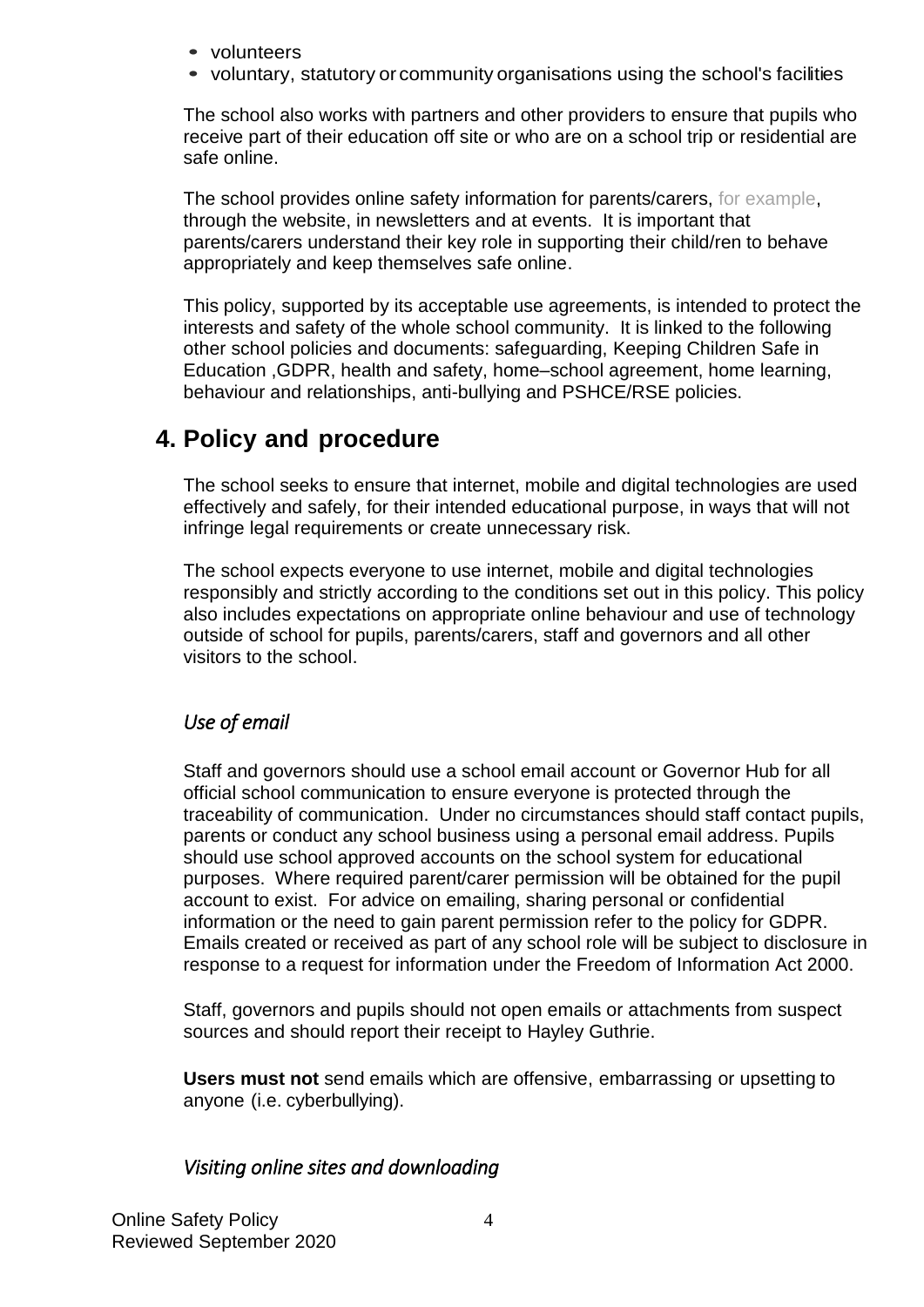- Staff must preview sites, software and apps before their use in school or before recommending them to pupils. Before using any online service that requires user accounts to be created or the sharing of any personal data, staff must consult with the Data Protection Officer with details of the site/service and seek approval from a senior leader. The terms and conditions of the service should be read and adhered to, and parental/carer permission sought where required. If internet research is set for homework, specific sites will be suggested that have been checked by the teacher. All users must observe copyright of materials from electronic sources.
- Staff must only use pre-approved systems if creating blogs, wikis or other online content.
- When working with pupils searching for images should be done through Google Safe Search (standard through the HICS service), Google Advanced Search or a similar application that provides greater safety than a standard search engine.

# **Users must not**:

Visit internet sites, make, post,download, upload or pass on, material, remarks, proposals or comments that contain or relate to:

- Indecent images of children actually or apparently under the age of 18 or images of child abuse (i.e. images of children, digital or cartoons, involved in sexual activity or posed to be sexually provocative)
- Indecent images of vulnerable people over the age of 18 (i.e. images of vulnerable people, digital or cartoons involved in sexual activity or posed to be sexually provocative)
- Adult material that breaches the Obscene Publications Act in the UK
- Promoting discrimination of any kind in relation to the protected characteristics: age, disability, gender reassignment, marriage and civil partnership, pregnancy and maternity, race or ethnicity, religion or belief, sex, sexual orientation
- Promoting hatred against any individual or group from the protected characteristics above
- Promoting illegal acts including physical or sexual abuse of children or adults, violence, bomb making, drug and alcohol abuse and software piracy
- Any material that may bring the school or any individual within it into disrepute e.g. promotion of violence,gambling, libel and disrespect

## **Users must not:**

- Reveal or publicise confidential or proprietary information
- Intentionally interfere with the normal operation of the internet connection, including the propagation of computer viruses
- Transmit unsolicited commercial or advertising material either to other users, or to organisations connected to other networks except where permission has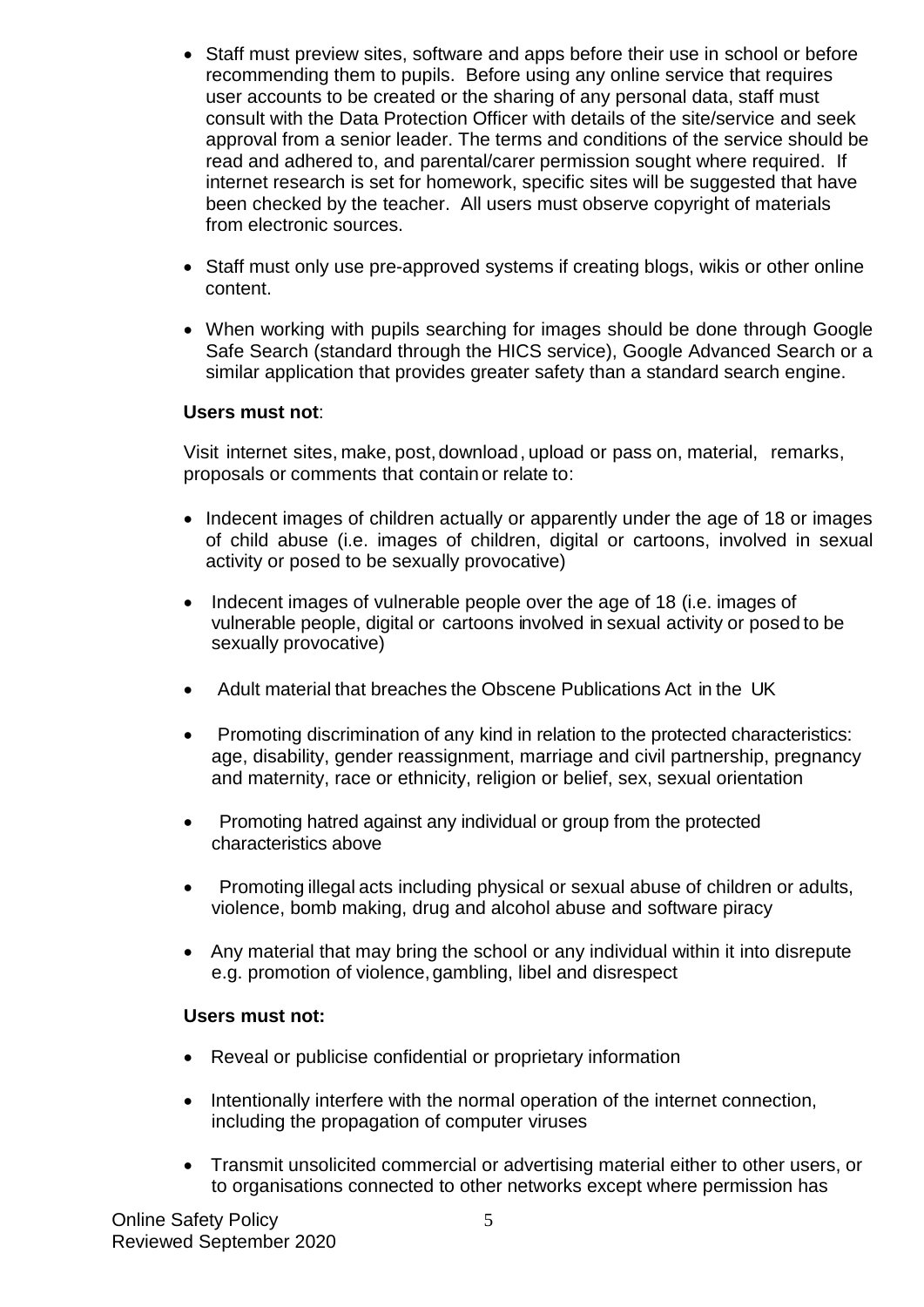been given to the school

- Use the school's hardware and Wi-Fi facilities for running a private business
- Intimidate, threaten or cause harm to others
- Access or interfere in any way with other users' accounts
- Use software or hardware that has been prohibited by the school

Only a school device may be used to conduct school business outside of school. The only exception would be where a closed, monitorable system has been set up by the school for use on a personal device. Such a system would ensure the user was not saving files locally to their own device and breaching data security.

A monitorable system would be one such as LARA. Through LARA, any school documents accessed on a personal device are never actually on the computer being used, they remain on the school server. When the user logs-out of LARA, there are no copies left on their own device

All breaches of prohibited behaviours detailed above will be investigated, where appropriate, in liaison with the police.

The school recognises that in certain planned curricular activities, access to controversial and/or offensive online content may be beneficial for educational use. In such circumstances, there is an expectation that access is pre-planned, risk assessed and recorded, and permission given by Mona Paalanen.

# <span id="page-5-0"></span>*Storage of Images*

Photographs and videos provide valuable evidence of pupils' achievement and progress in a variety of contexts and can be used to celebrate the work of the school. In line with GDPR they are used only with the written consent of parents/carers which is secured in the first instance on a child's entry to the school. Records are kept on file and consent can be changed by parents/carers at any time. (See GDPR policy for greater clarification).

Photographs and images of pupils are only stored on the school's agreed secure networks which include some cloud based services. Rights of access to stored images are restricted to approved staff as determined by Mona Paalanen. Staff and pupils may have temporary access to photographs taken during a class session, but these will be transferred/deleted promptly.

Parents/carers should note that there may be some children who are at risk and must not have their image put online and others who do not want their image online. For these reasons parents/carers must follow the school's Acceptable Use Agreement and refrain from taking or posting online photographs of any member of the school community, other than their own child/ren.

Staff and other professionals working with pupils, must only use school equipment to record images of pupils whether on or off site. See also GDPR. Permission to use images of all staff who work at the school is sought on induction and a written record is located in the personnel file.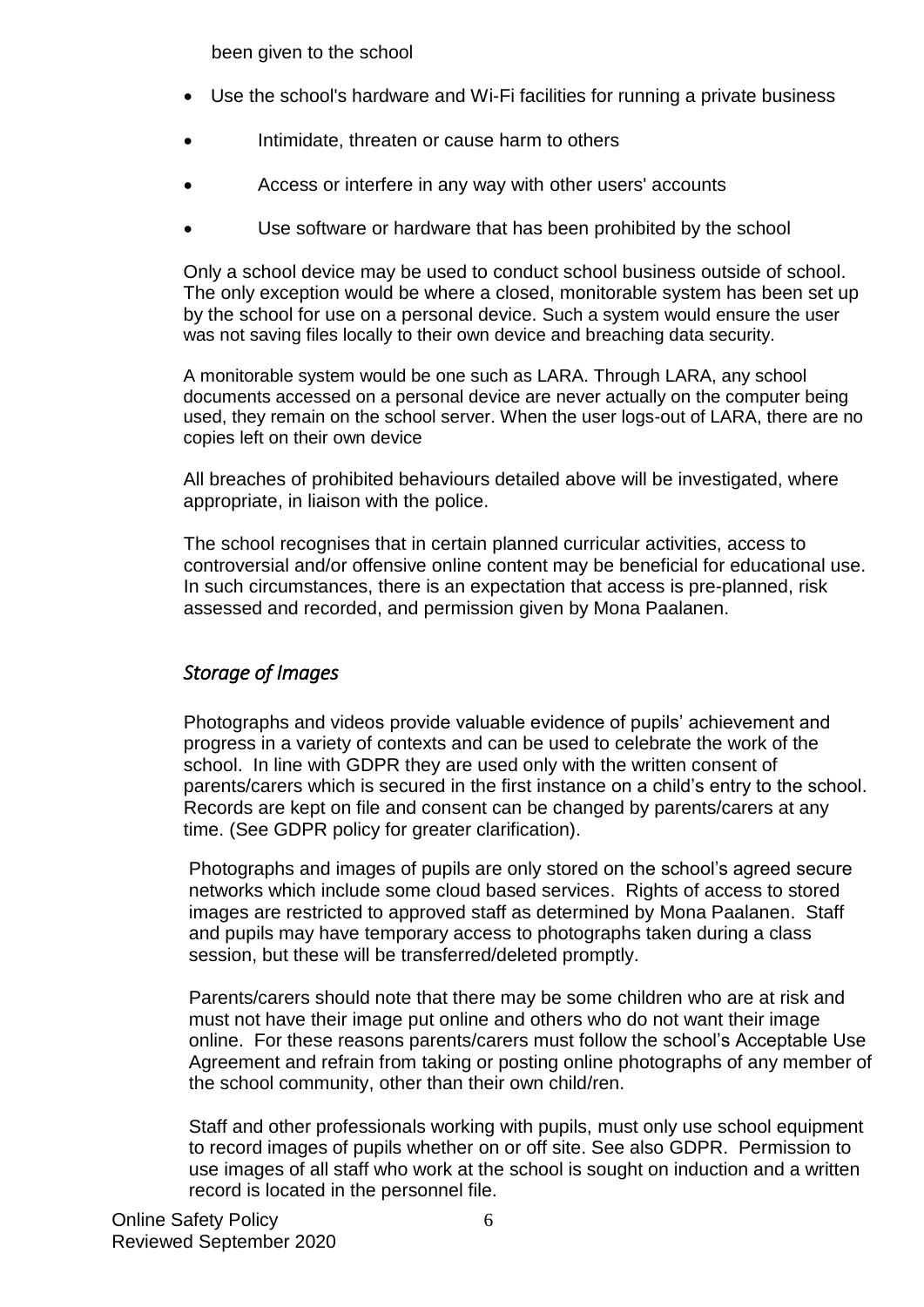# <span id="page-6-0"></span>*Use of personal mobile devices (including phones)*

The school allows staff, including temporary and peripatetic staff, and visitors to use personal mobile phones and devices only in designated areas and never in the presence of pupils. Under no circumstance does the school allow a member of staff to contact a pupil or parent/carer using their personal device.

Parents/carers may only use personal mobile phones and devices in designated areas unless otherwise informed, e.g. for specific events and activities. Under no circumstance should images be taken at any time on school premises or on off-site school events and activities of anyone other than their own child, unless there is a pre-specified permission from Mona Paalanen. When a parent/carer is on school premises but not in a designated area, their phone/s must be switched off and out of sight.

Pupils are allowed to bring personal mobile devices/phones to school but must not use them for personal purposes within lesson time. In lesson times all such devices must be switched off. Under no circumstance should pupils use their personal mobile devices/phones to take images of

- any other pupil unless they and their parents have given agreement in advance
- any member of staff

The school is not responsible for the loss, damage or theft of any personal mobile device that is brought into school.

Users bringing personal devices into school must ensure there is no inappropriate or illegal content on the device.

<span id="page-6-1"></span>Personal mobiles must never be used to access school emails and data. The only exception would be where a closed, monitorable system has been set up by the school for use on a personal device.

## New technological devices

New personal technological devices may offer opportunities for teaching and learning. However, the school must consider educational benefit and carry out risk assessment before use in school is allowed. Parents/carers, pupils and staff should not assume that new technological devices will be allowed in school and should check with Val Ward before they are brought into school.

# <span id="page-6-2"></span>*Reporting incidents, abuse and inappropriate material*

There may be occasions in school when either a pupil or an adult receives an offensive, abusive or inappropriate message or accidentally accesses upsetting or abusive material. When such a situation occurs the pupil or adult must report the incident immediately to the first available member of staff, the DSP, the headteacher or School Business Manager. Where such an incident may lead to significant harm, safeguarding procedures should be followed. The school takes the reporting of such incidents seriously and where judged necessary, the DSP will refer details to social care or the police.

# <span id="page-6-3"></span>**5. Curriculum**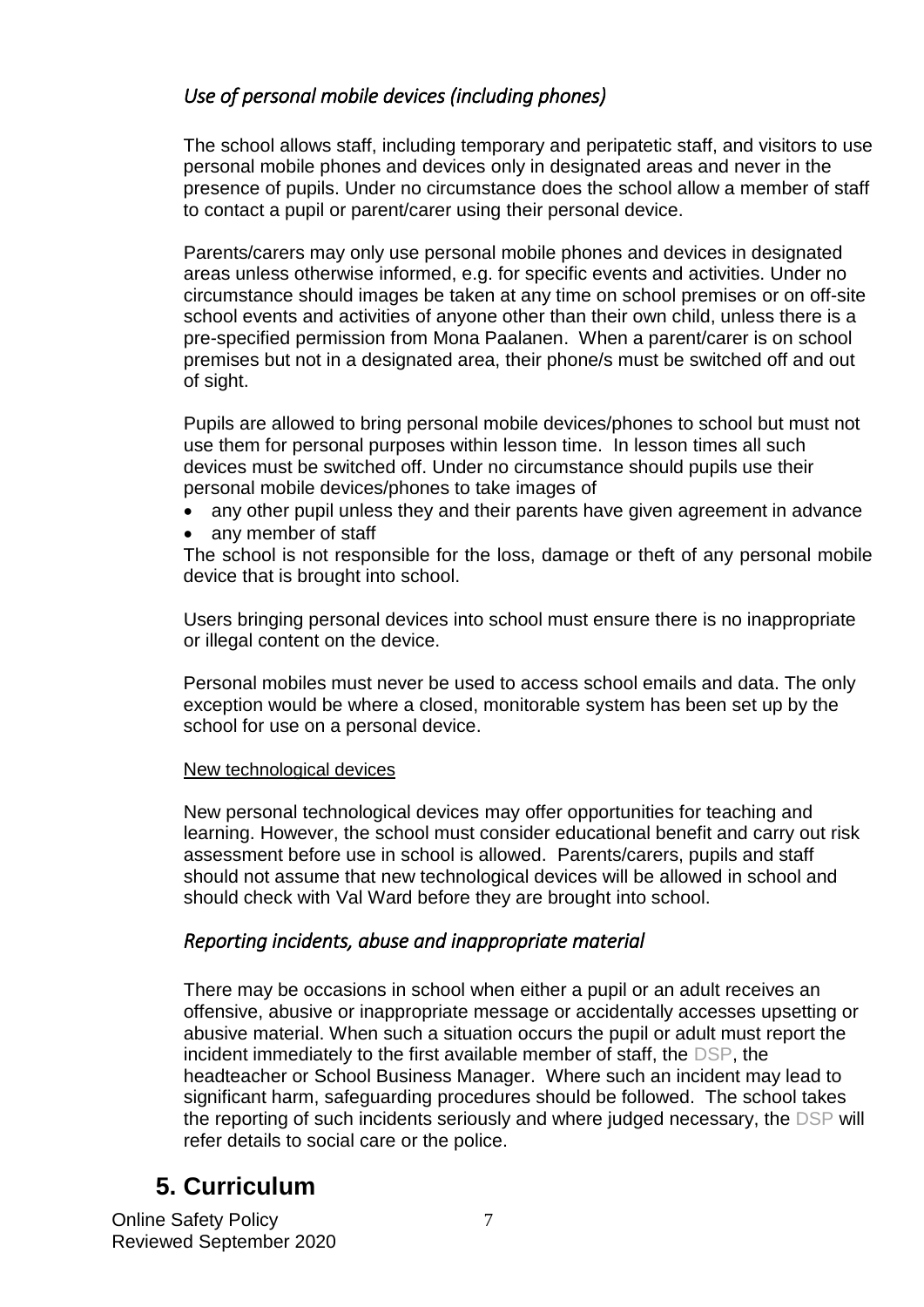Online safety is fully embedded within our curriculum. The school provides a comprehensive age appropriate curriculum for online safety which enables pupils to become informed, safe and responsible. This includes teaching to prevent radicalisation, for which staff provide a narrative to counter extremism. The PSHE curriculum , Relationships and Health Curriculum are central in supporting the delivery of online safety education.

The curriculum is flexible and can respond to any immediate online safety issues and risks as they emerge.

It is necessary for pupils to develop skills of critical awareness, digital resilience and good online citizenship to enable them to use internet, mobile and digital technologies safely and responsibly. Pupils are taught to recognise the creative, collaborative, cultural, economic and educational opportunities provided by the internet, mobile and digital technologies. Curriculum work will also include areas such as:

- Understanding how to use the internet, mobile and digital technologies in a balanced and appropriate way to avoid negative impact on wellbeing, e.g. regulated screen time and diverse online activity
- Learning how to develop a positive online reputation and enhance future opportunities e.g. in relationships and employment
- Developing critical thinking skills and the confidence to challenge and question what they see and read in relation to online content e.g. recognising fake news and extremism, understanding commercial manipulation, maintaining an authentic sense of self that is resilient to online pressure, learning how easy it is to lie online (i.e. users may not be who they say they are and may have ulterior motives Understanding the dangers of giving out personal details online and the importance of maintaining maximum privacy online
- Thinking carefully before placing images online and considering their appropriateness and understanding the importance of gaining consent before posting photographs of others
- Understanding the permanency of all online postings and conversations

Understanding relevant legislation, including copyright, and the importance of respecting other people's information, reputation and images.

- Understanding the importance of online respect and what constitutes cyberbullying, how to avoid it, the impact it has and how to access help.
- How the law can help protect against online risks and abuse

# <span id="page-7-0"></span>**6. Staff and Governor Training**

Staff and governors are trained to fulfil their roles in online safety. The school audits the training needs of all school staff and provides regular training to improve their knowledge and expertise in the safe and appropriate use of internet, mobile and digital technologies. This training is recorded as part of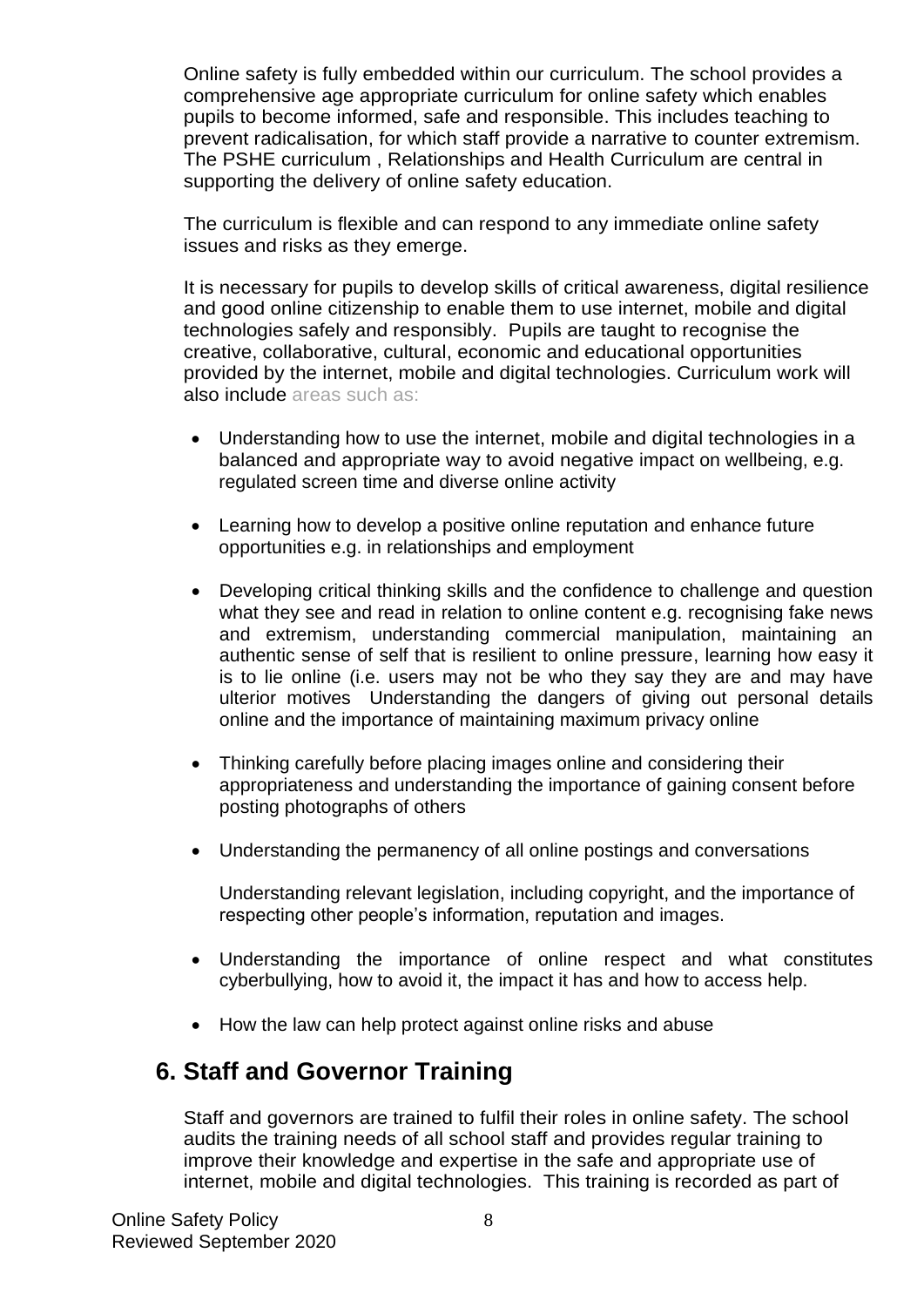safeguarding records.

New staff are provided with a copy of the online safety policy and must sign the school's Acceptable Use Agreement as part of their induction and before having contact with pupils.

Any organisation working with children and based on the school premises are also provided with a copy of the online safety policy and required to sign the Acceptable Use Agreement (Appendix B).

Peripatetic staff, student teachers and regular visitors are provided with a copy of the online safety policy and are required to sign the Acceptable Use Agreement (Appendix B).

Guidance is provided for occasional visitors, volunteers and parent/carer helpers (Appendix E).

# <span id="page-8-0"></span>**7. Working in Partnership with Parents/Carers**

The school works closely with families to help ensure that children can use internet, mobile and digital technologies safely and responsibly both at home and school. The support of parents/carers is essential to implement the online safety policy effectively and help keep children safe.

It is important that parents/carers understand the crucial role they play in this process. The school seeks to regularly consult and discuss online safety with parents/carers and seeks to promote a wide understanding of the benefits of new technologies and associated risks. The school provides regular updated online safety information through the school website, newsletters and by other means.

Parents/carers are asked on an annual basis to read, discuss and co-sign with each child the Acceptable Use Agreement. A summary of key parent/carer responsibilities will also be provided and is available in Appendix F. The Acceptable Use Agreement explains the school's expectations and pupil and parent/carer responsibilities.

# <span id="page-8-1"></span>**8. Records, monitoring and review**

The school recognises the need to record online safety incidents and to monitor and review policies and procedures regularly in order to ensure they are effective and that the risks to pupils and staff are minimised.

All breaches of this policy must be reported and all reported incidents will be logged. All staff have the individual responsibility to ensure that incidents have been correctly recorded, acted upon and reported. Central Primary School uses CPOMS for recording any incidents.

The school supports pupils and staff who have been affected by a policy breach. Where there is inappropriate or illegal use of internet, mobile and digital technologies, this will be dealt with under the school's behaviour and disciplinary policies as appropriate. Breaches may also lead to criminal or civil proceedings.

Governors receive termly summary data on recorded online safety incidents for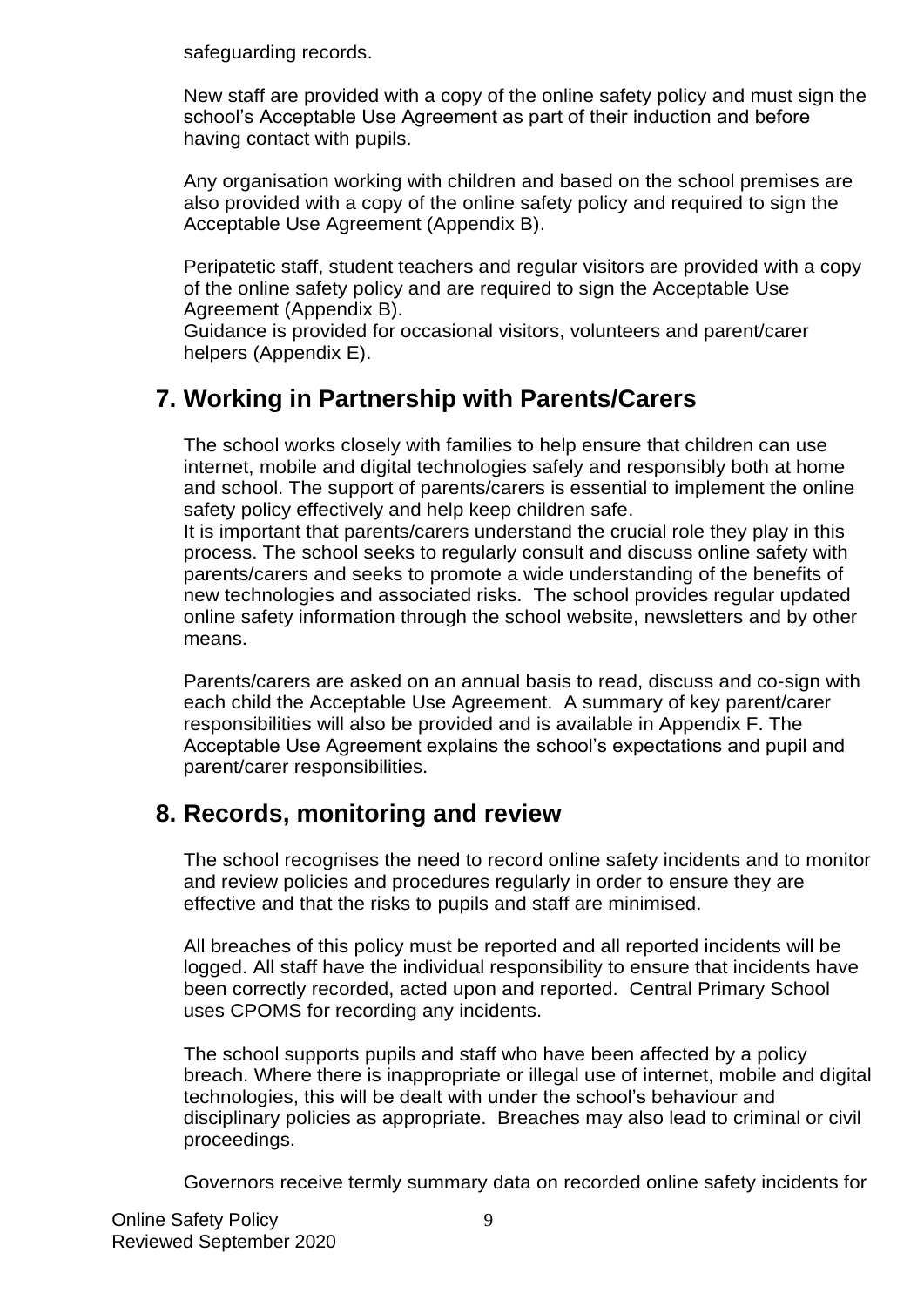monitoring purposes. In addition governors ensure they have sufficient, quality information to enable them to make a judgement about the fitness for purpose of this policy on an annual basis.

# <span id="page-9-0"></span>**9. Appendices of the Online Safety Policy**

- A. Online Safety Acceptable Use Agreement Staff, Governors and student teachers (on placement or on staff)
- B. Online Safety Acceptable Use Agreement Peripatetic teachers/coaches, supply teachers
- C. Requirements for visitors, volunteers and parent/carer helpers working in the school (working directly with children or otherwise)
- D. Online Safety Acceptable Use Agreement Primary Pupils
- E. Online safety policy guide Summary of key parent/carer responsibilities
- F. Guidance on the process for responding to cyberbullying incidents
- G. Guidance for staff on preventing and responding to negative comments on social media
- H. Online safety incident log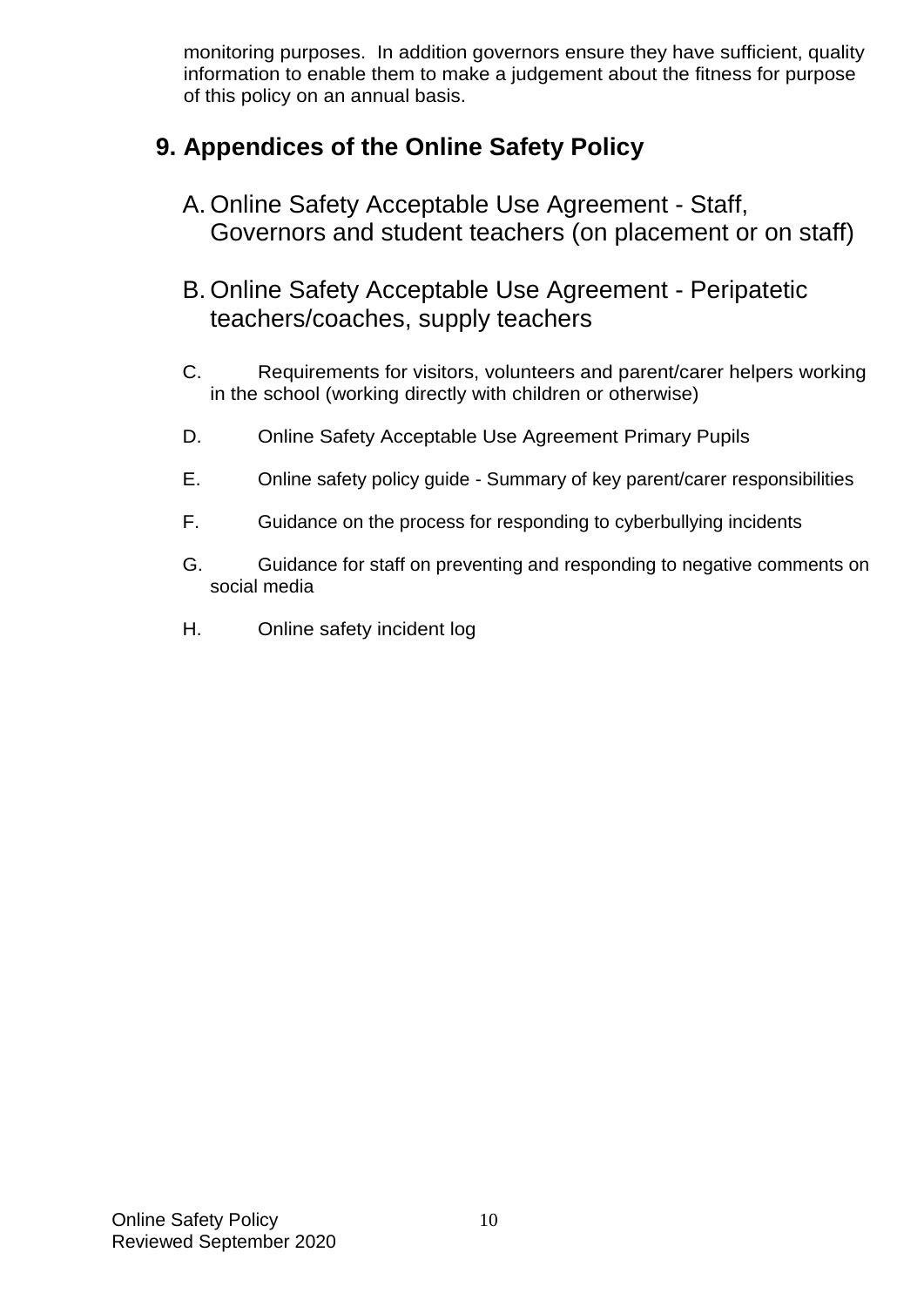# <span id="page-10-0"></span>**Appendix A - Online Safety Acceptable Use Agreement - Staff, Governors and**

## **student teachers (on placement or on staff)**

You must read this agreement in conjunction with the online safety policy and the GDPR policy. Once you have read these, you must sign and submit this agreement and it will be kept on record in the school. You should retain your own copy for reference. This forms part of your professional and safeguarding responsibilities.

Internet, mobile and digital technologies are part of our daily working life and this agreement is designed to ensure that all staff and governors are aware of their responsibilities in relation to their use. All staff, student teachers and governors are expected to adhere to this agreement and to the online safety policy. Any concerns or clarification should be discussed with Mona Paalanen. Breaches will be investigated, recorded and, where appropriate, disciplinary procedures will apply and police involvement will be sought.

#### **Internet Access**

I will not access or attempt to access any sites that contain any of the following: child abuse; pornography; discrimination of any kind; promotion of prejudice against any group; promotion of illegal acts; any other information which may be illegal or offensive. Inadvertent access on school equipment must be treated as an online safety incident, reported to the online safety lead and/or DSP and an incident report completed.

#### **Online conduct**

I will ensure that my online activity, both in and outside school, will not bring the school, my professional reputation, or that of others, into disrepute.

I will not browse, download, upload or distribute any material that could be considered offensive, illegal or discriminatory. Exceptionally, use of controversial material as part of the curriculum should be planned and approved on every occasion (see policy).

I will report any accidental access to or receipt of inappropriate materials or filtering breach to Mona Paalanen.

I understand that all my use of the internet and other related technologies can be traced and monitored and, should it be required, must be made available to my line manager, headteacher and others as required.

I will not give out my personal contact and online account information such as phone numbers, email address, and social media account details to pupils and/or parents/carers.

#### **Social networking**

I understand the need to separate my professional role from my private friendships; in my professional capacity I will not become 'friends' with parents/carers or pupils on social networks. Where my school role is my only connection to an individual, private online contact is unacceptable with parents/carers or pupils.

When using social networking for personal use I will ensure my settings are not public. My private account postings will never undermine or disparage the school, its staff, governors, parents/carers or pupils. Privileged information must remain confidential.

I will not upload any material about or references to the school or its community on my personal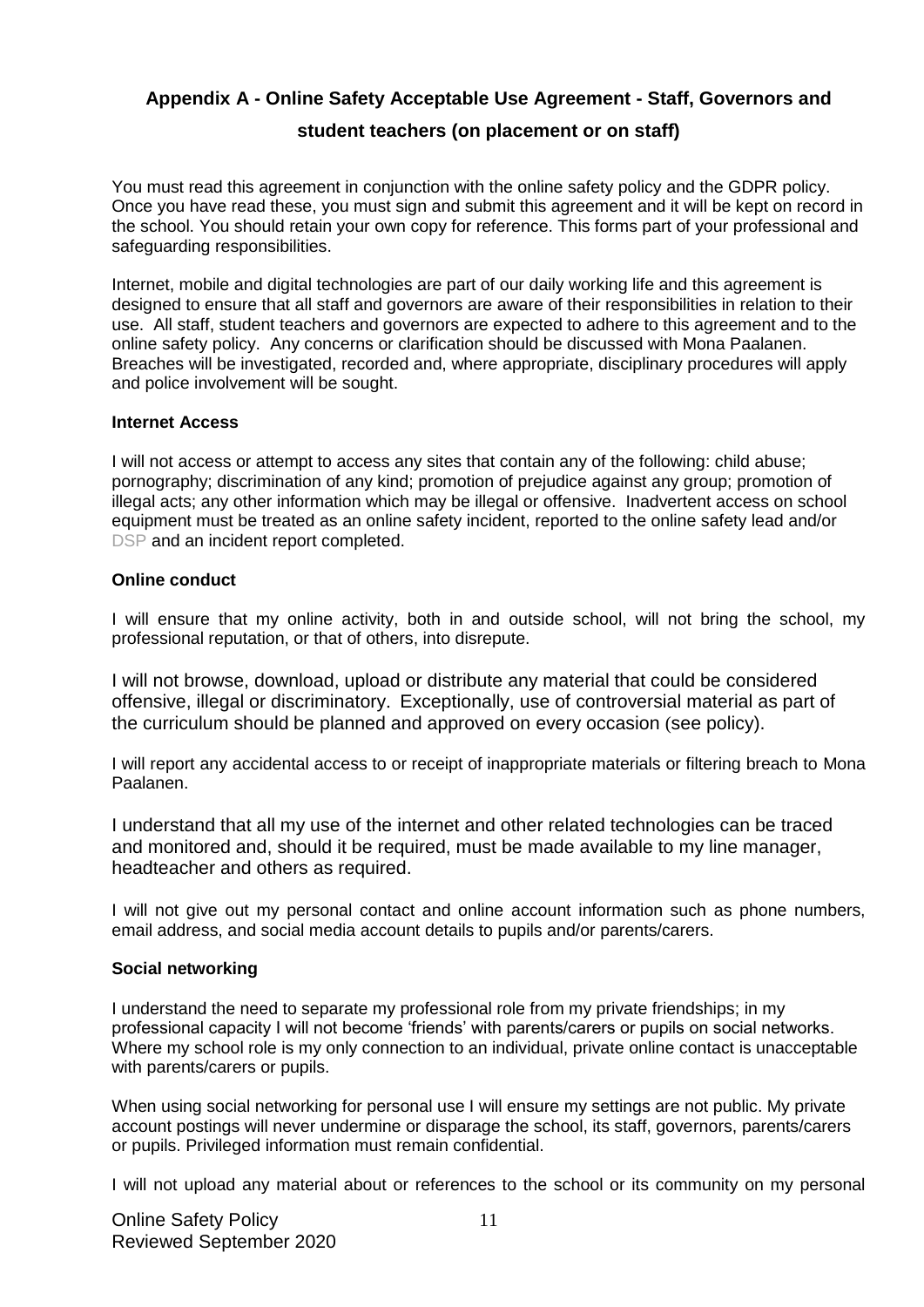social networks.

# **Passwords**

I understand that there is no occasion when a password should be shared with a pupil or anyone who is not a staff member.

## **Data protection**

I will follow requirements for data protection as outlined in GDPR policy. These include:

- Photographs must be kept securely and used appropriately, whether in school, taken off the school premises or accessed remotely
- Personal data can only be taken out of school or accessed remotely when authorised by the headteacher or governing body
- Personal or sensitive data taken off site must be encrypted

#### **Images and videos**

I will only upload images or videos of staff, pupils or parents/carers onto school approved sites where specific permission has been granted.

I will not take images, sound recordings or videos of school events or activities on any personal device.

## **Use of email**

I will use my school email address or governor hub for all school business. All such correspondence must be kept professional and is open to Subject Access Requests under the Freedom of Information Act. I will not use my school email addresses or governor hub for personal matters or non-school business.

## **Use of personal devices**

I understand that as a member of staff I should at no time put myself in a position where a safeguarding allegation can be made against me as a result of my use of personal devices. I understand that the use of personal devices in school is at the discretion of the headteacher.

I will only use approved personal devices in designated areas and never in front of pupils.

I will not access secure school information from personal devices when in school or any other location unless a closed, monitorable system has been set up by the school. Such a system would ensure as the user I was not saving files locally to my own device and breaching data security

A 'monitorabe system' would be one such as LARA. Through LARA, any school documents accessed on a personal device are never actually on the computer being used, they remain on the school server. When the user logs-out of LARA, there are no copies left on their own device.

## **Additional hardware/software**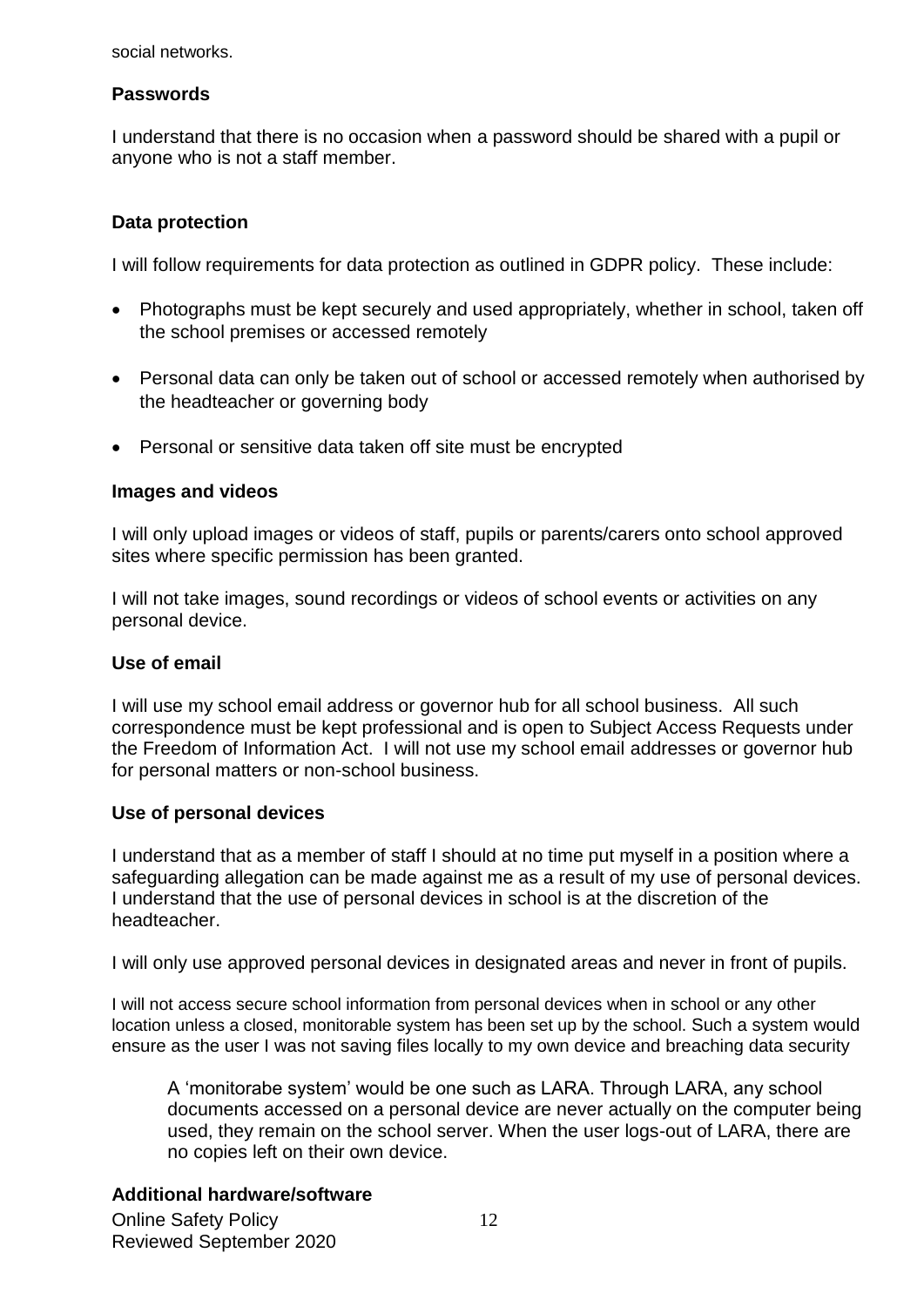I will not install any hardware or software on school equipment without permission of Val Ward.

# **Promoting online safety**

I understand that online safety is the responsibility of all staff and governors and I will promote positive online safety messages at all times including when setting homework or providing pastoral support.

I understand that it is my duty to support a whole school safeguarding approach and will report any inappropriate or concerning behaviour (of other staff, governors, visitors, pupils or parents/carers) to the DSP or the Headteacher.

## **Classroom management of internet access**

I will pre-check for appropriateness all internet sites used in the classroom this will include the acceptability of other material visible, however briefly, on the site. I will not free-surf the internet in front of pupils. I will also check the appropriacy of any suggested sites suggested for home learning.

If I am using the internet to teach about controversial issues I will secure, on every occasion, approval in advance for the material I plan to use with Mona Paalanen.

#### **Video conferencing**

I will only use the conferencing tools that have been identified and risk assessed by the school leadership ,DPO and DSP. A school-owned device should be used when running video-conferences, where possible.

#### **User signature**

I agree to follow this Acceptable Use Agreement and to support online safety throughout the school. I understand this forms part of the terms and conditions set out in my contract of employment (staff members only) and/or my responsibilities as a governor.

Signature …….………………….………… Date ……………………

Full Name …………………………………......................................... (printed)

Job title ……………………………………………………………………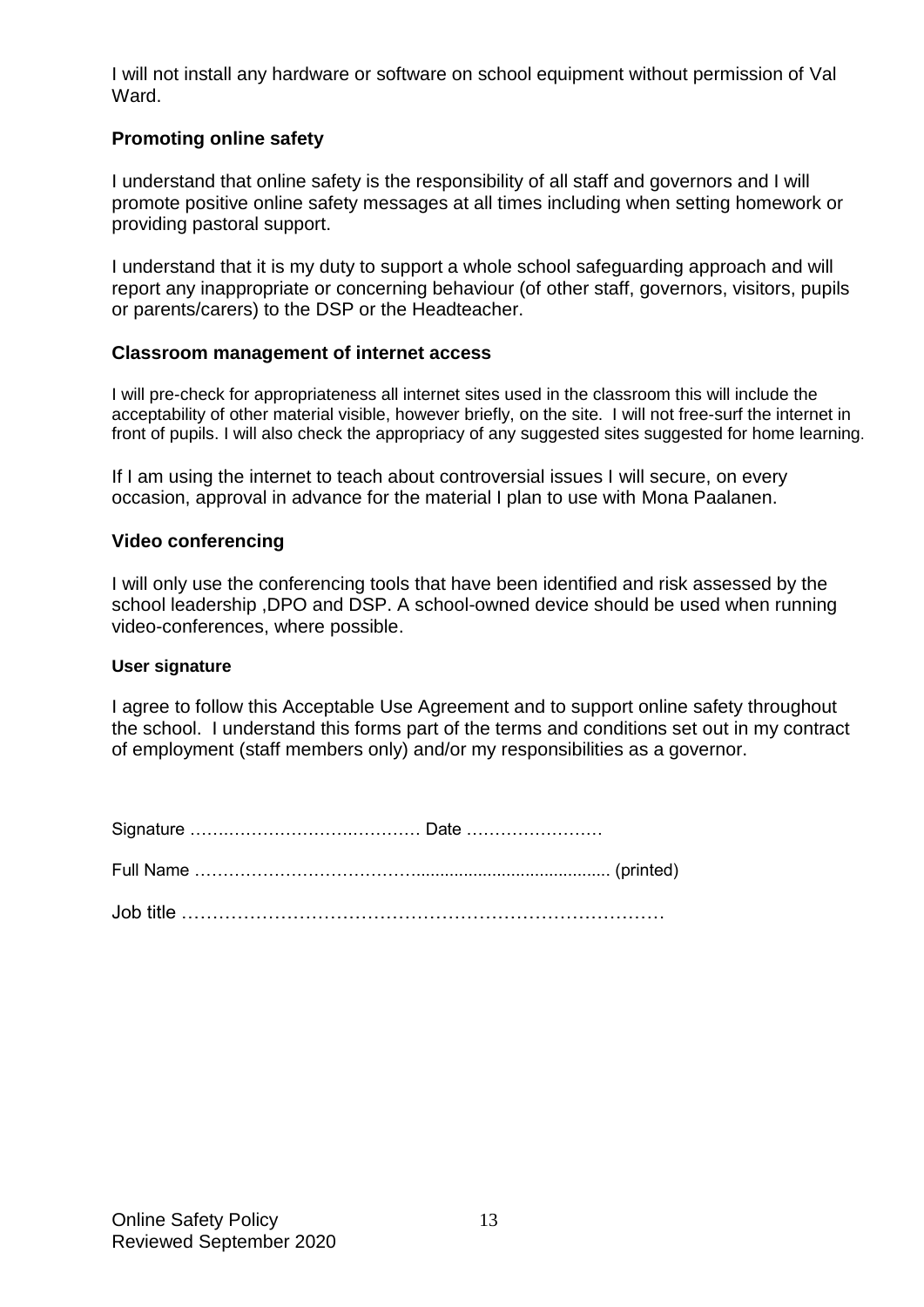## <span id="page-13-0"></span>**Appendix B - Online Safety Acceptable Use Agreement - Peripatetic**

**teachers/coaches, supply teachers** 

## **School name: Central Primary**

#### **Online safety lead: Hayley Guthrie**

## **Designated Safeguarding Lead (DSP) : Mona Paalanen**

This agreement forms part of your professional and safeguarding responsibility in the school. You must read and sign this agreement. This will be kept on record and you should retain your own copy for reference.

Internet, mobile and digital technologies are part of our daily working life and this agreement is designed to ensure that all staff and governors are aware of their responsibilities in relation to their use. You are expected to adhere to this agreement. Any concerns or clarification should be discussed with Mona Paalanen. Breaches will be investigated, recorded and, where appropriate, disciplinary procedures will apply and police involvement will be sought.

The school's online safety policy will provide further detailed information as required.

#### **Internet Access**

I will not access or attempt to access any sites that contain any of the following: child abuse; pornography; discrimination of any kind; promotion of prejudice against any group; promotion of illegal acts; any other information which may be illegal or offensive. Inadvertent access on school equipment must be treated as an online safety incident, reported to the online safety lead and/or DSP and an incident report completed.

#### **Online conduct**

I will ensure that my online activity, both in and outside school, will not bring the school, my professional reputation, or that of others, into disrepute.

I will not browse, download, upload or distribute any material that could be considered offensive, illegal or discriminatory. Exceptionally, use of controversial material as part of the curriculum should be planned and approved on every occasion (see policy).

I will report any accidental access to or receipt of inappropriate materials or filtering breach to Mona Paalanen.

I understand that all my use of the internet and other related technologies can be traced and monitored and, should it be required, must be made available to my line manager, headteacher and others as required.

I will not give out my personal contact and online account information such as phone numbers, email address, and social media account details to pupils and/or parents/carers.

Should I need to share my professional details, such as mobile phone number or email address, with parent/carers, this must be agreed in advance as an acceptable approach with Mona Paalanen.

#### **Social networking**

Online Safety Policy Reviewed September 2020 14 I understand the need to separate my professional role from my private friendships; in my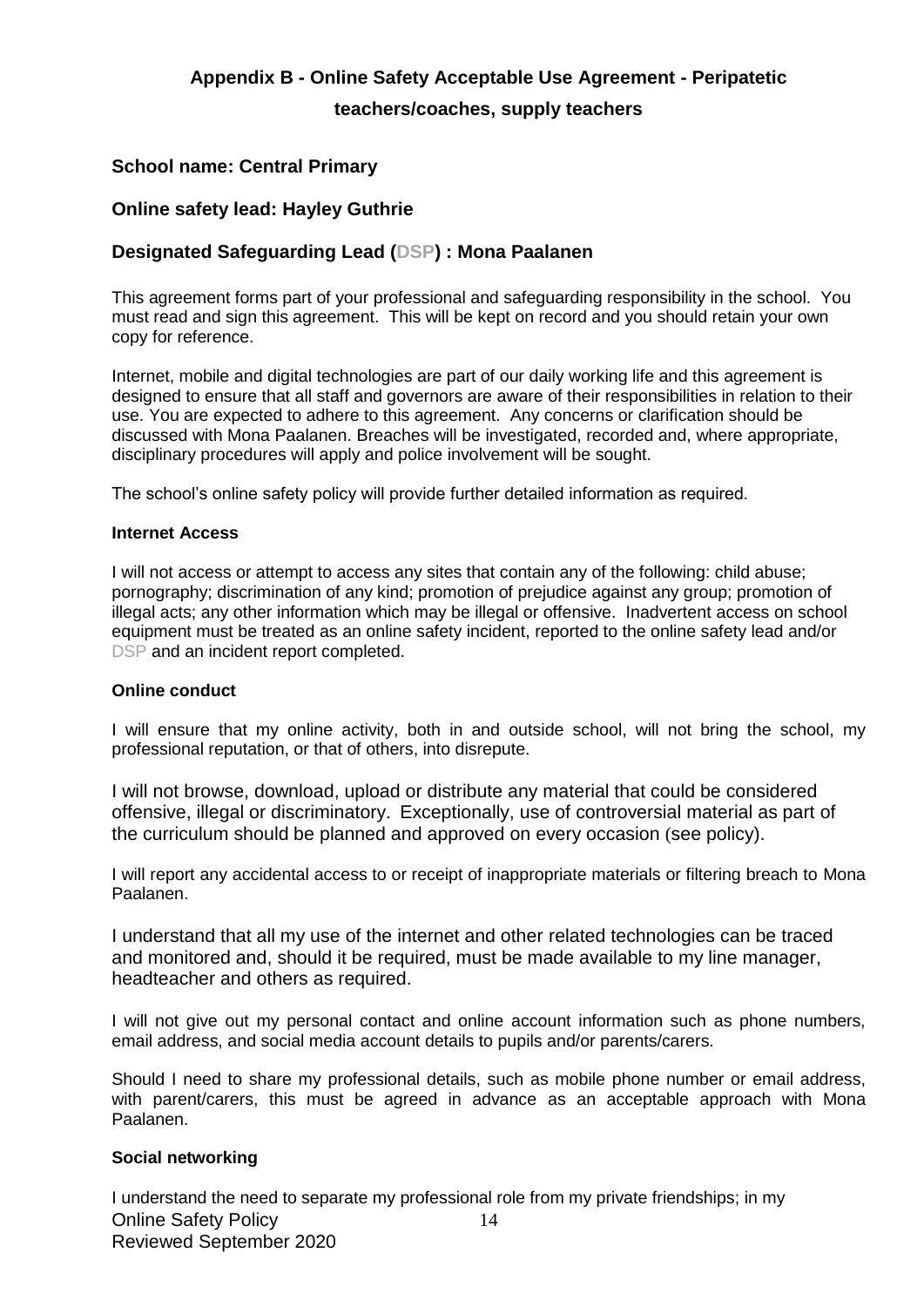professional capacity I will not become 'friends' with parents/carers or pupils on social networks. Where my school role is my only connection to an individual, private online contact is unacceptable with parents/carers or pupils.

Information can be shared with pupils over 13 and parents/carers through an organisational social network site/page e.g. on Facebook or Twitter, but never through a personal account or site. In my professional role in the school, I will never engage in 1-1 exchanges with pupils or parent/carers on personal social network sites.

My private account postings will never undermine or disparage the school, its staff, governors, parents/carers or pupils. Privileged information known as a result of my work in the school must remain confidential.

I will not upload any material about or references to the school or its community on my personal social networks.

#### **Passwords**

I must clarify what access I may have to the internet and/or school systems. If I have access of any kind, I understand that there is no occasion when a password should be shared with a pupil or anyone who is not a staff member.

#### **Data protection**

I will follow all requirements for data protection explained to me by the school. These include:

- I must consult with the school before making any recordings, photographs and videos. Once agreed, these must be made on a school device.
- I understand that there are strict controls and requirements regarding the collection and use of personal data. I will follow all requirements regarding GDPR.

#### **Images and videos**

I will only upload images or videos of staff, pupils or parents/carers onto school approved sites where specific permission has been granted.

I will not take images, sound recordings or videos of tuition or wider school activities on any personal device. School devices can be used for this purpose or, in the case of 1:1 tuition, pupil's or parent/carer devices can be used, with parent/carer agreement.

Internet, mobile and digital technologies provide helpful recording functions but these cannot be made on a teacher's personal device. Recordings can be made with the child's and parent/carer's agreement on a school device, an organisational device approved by the headteacher/DSP, or a young person's or parent/carer's own device.

#### **Use of Email**

I will only use my professional email address for all school business. All such correspondence should be kept professional and is open to Subject Access Requests under the Freedom of Information Act. I will not use my professional email addresses for personal matters.

#### **Use of personal devices**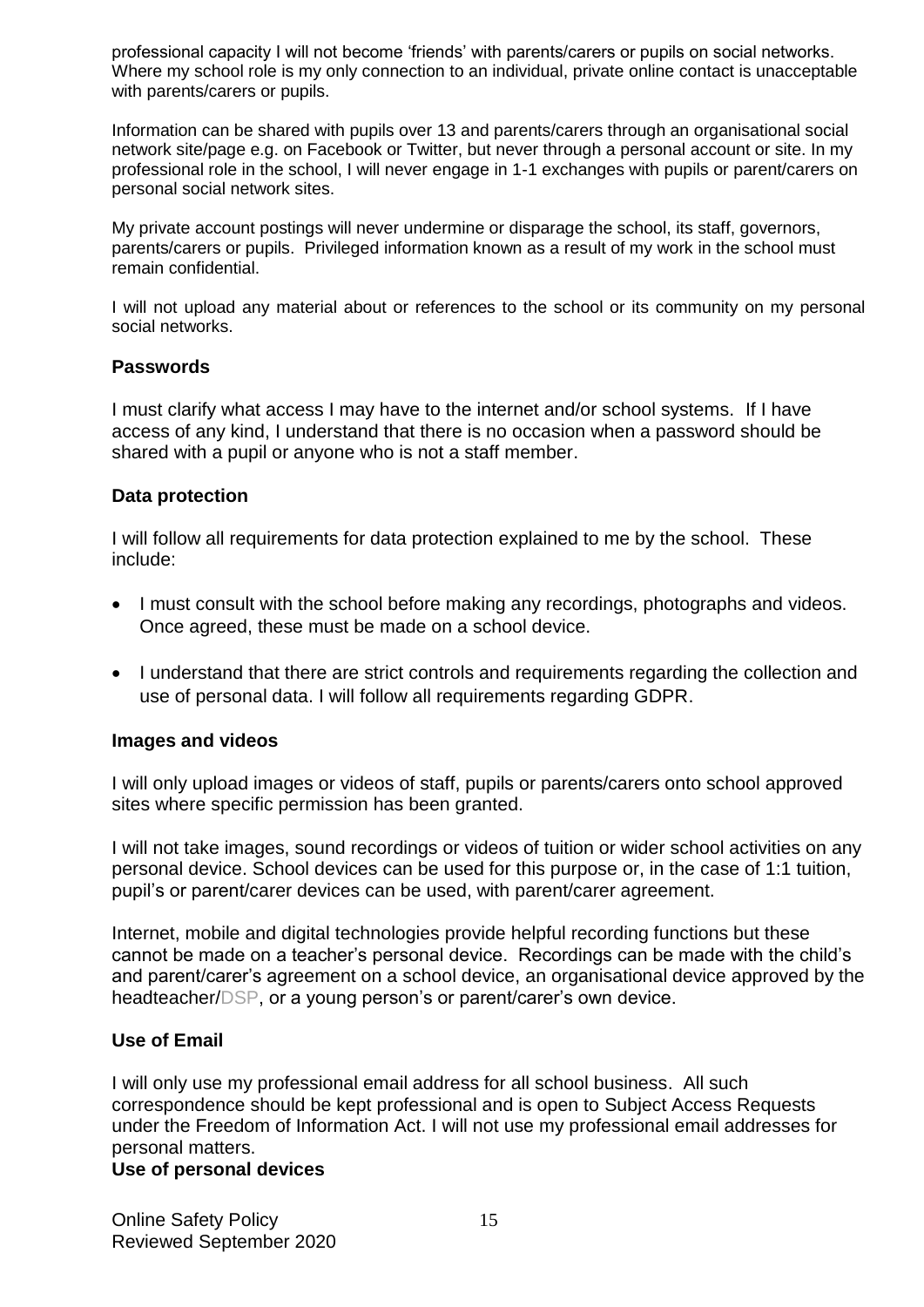I understand that when working in the school I should at no time put myself in a position where a safeguarding allegation can be made against me as a result of my use of personal devices. I understand that the use of personal devices in school is at the discretion of the headteacher.

I will only use approved personal devices in designated areas and never in front of pupils. This therefore precludes use of specialist apps on personal devices. A school device could be used to access specialist apps that support pupil learning. Pupils can also be encouraged, but not required, to access such apps on their own devices if allowed by the school and with parent/carer agreement.

## **Additional hardware/software**

I will not install any hardware or software on school equipment without permission of Val Ward.

# **Promoting online safety**

I understand that online safety is part of my responsibility and I will promote positive online safety messages at all times, including when setting homework, rehearsal or skill practice or when providing pastoral support.

I understand that it is my duty to support a whole school safeguarding approach and will report any behaviour (of staff, governors, visitors, pupils or parents/carers) which I believe may be inappropriate or concerning in any way to the DSP or Mona Paalanen.

## **Classroom management of internet access**

I will pre-check for appropriateness all internet sites used in the classroom or during a tutoring session; this will include the acceptability of other material visible, however briefly, on the site. I will not free-surf the internet in front of pupils.

If I am using the internet to teach about controversial issues I will secure, on every occasion, approval in advance for the material I plan to use with Mona Paalanen.

## **Video conferencing**

I will only use the conferencing tools that have been identified and risk assessed by the school leadership ,DPO and DSP. A school-owned device should be used when running video-conferences, where possible

#### **User Signature**

I agree to follow this Acceptable Use Agreement and to support online safety in my work in the school. I understand this forms part of my company/educational setting/organisation's contract with the school.

Signature …….………………….……..………….… Date ………..………………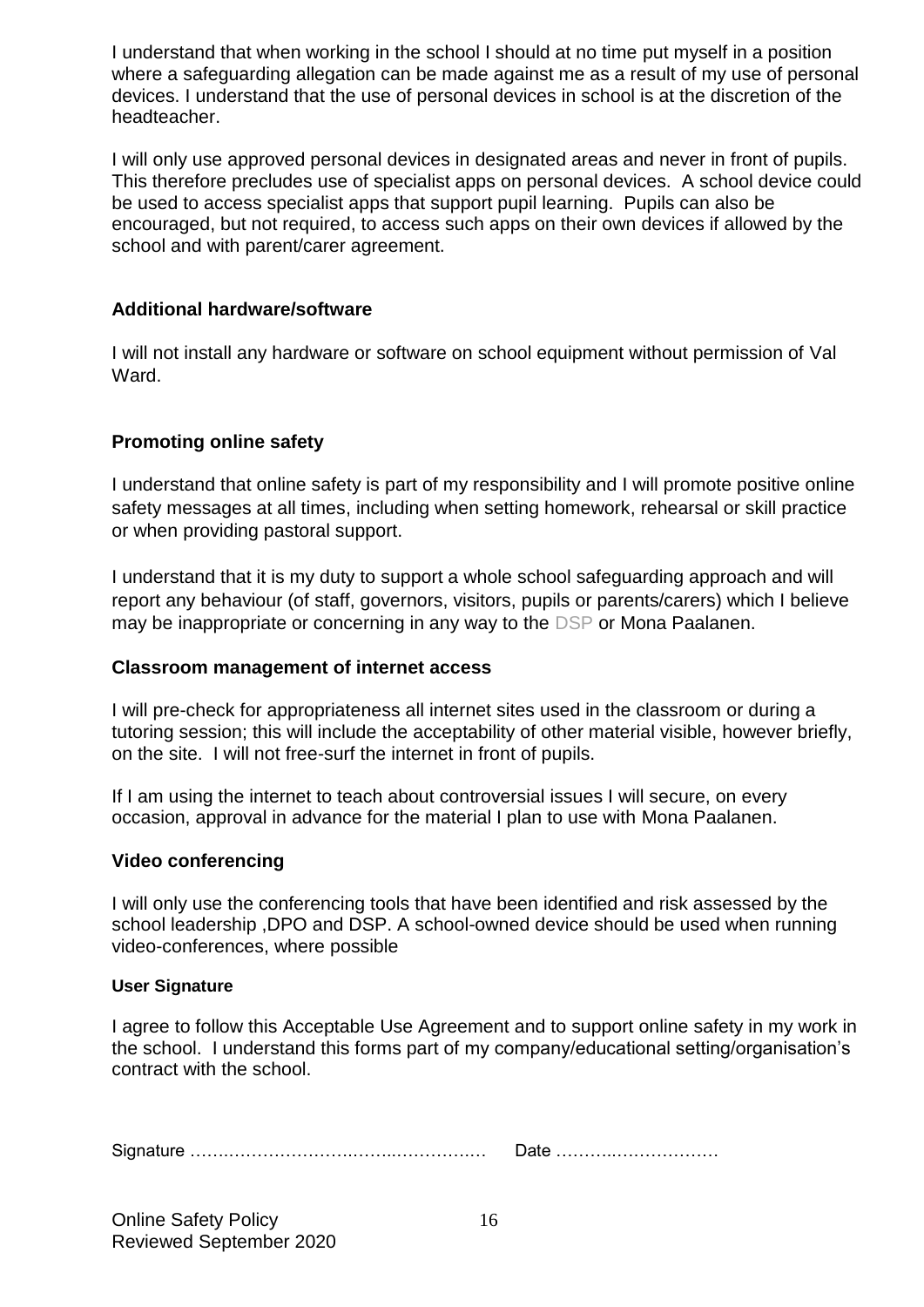| capitals) |  |
|-----------|--|
|           |  |

Job Title/Role …………………………………..…………………..……………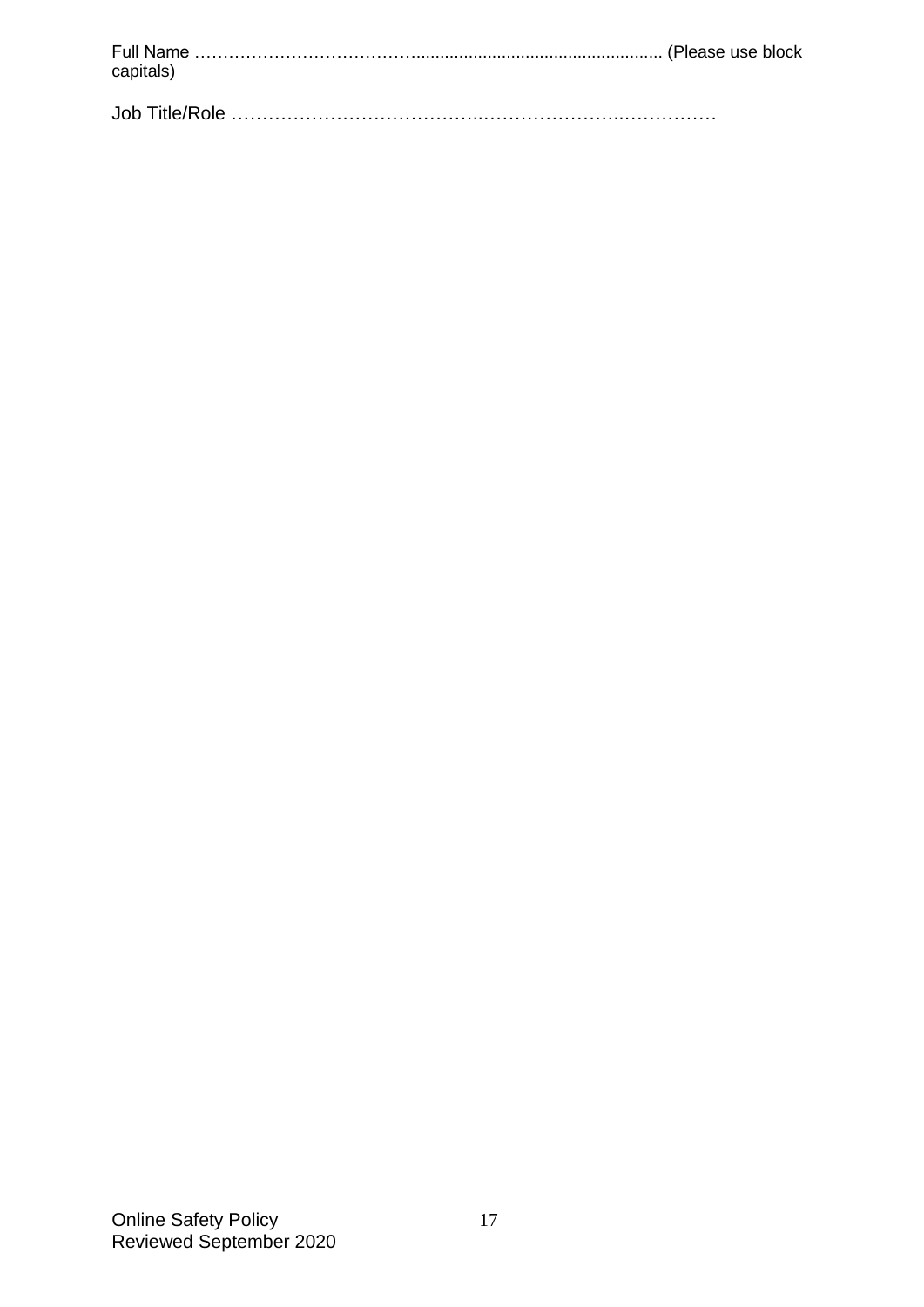# <span id="page-17-0"></span>**Appendix C - Requirements for visitors, volunteers and parent/carer helpers**

# **(Working directly with children or otherwise)**

# **School name: Central Primary**

# **Online safety lead: Hayley Guthrie**

# **Designated Safeguarding Lead (DSP) : Mona Paalanen**

This document is designed to ensure that you are aware of your responsibilities when using any form of IT in the school and other aspects of safeguarding in connection with online safety.

Please raise **any** safeguarding concerns arising from your visit immediately with the headteacher and/or DSP

- I understand I may only use my personal mobile phone(s) and other devices with camera functions in designated areas. When not in a designated area, phones must be switched off and out of sight. Any exception must be pre-arranged.
- I will not take images, sound recording or videos of school events or activities, on or off site, on any device. Any possible exception must be pre-arranged.
- I will not give out my personal details such as mobile phone number, email address, and social media account details to pupils. Where appropriate I may share my professional contact details with parents/carers provided the DSP or headteacher is informed before I leave the school.
- I understand my visit to the school may give me access to privileged information about pupils, staff, school systems and plans. Such information should never be shared on line, including on social media sites.
- I understand I should not use school equipment to access the internet without prior approval from my contact in the school or the headteacher.
- If working in the classroom, I will pre-check for appropriateness all internet sites I intend to use including checking the acceptability of other material visible on the site. I will not free-surf the internet in front of pupils. If I am in any doubt about the appropriateness of the content I plan to use I will check with my contact in the school.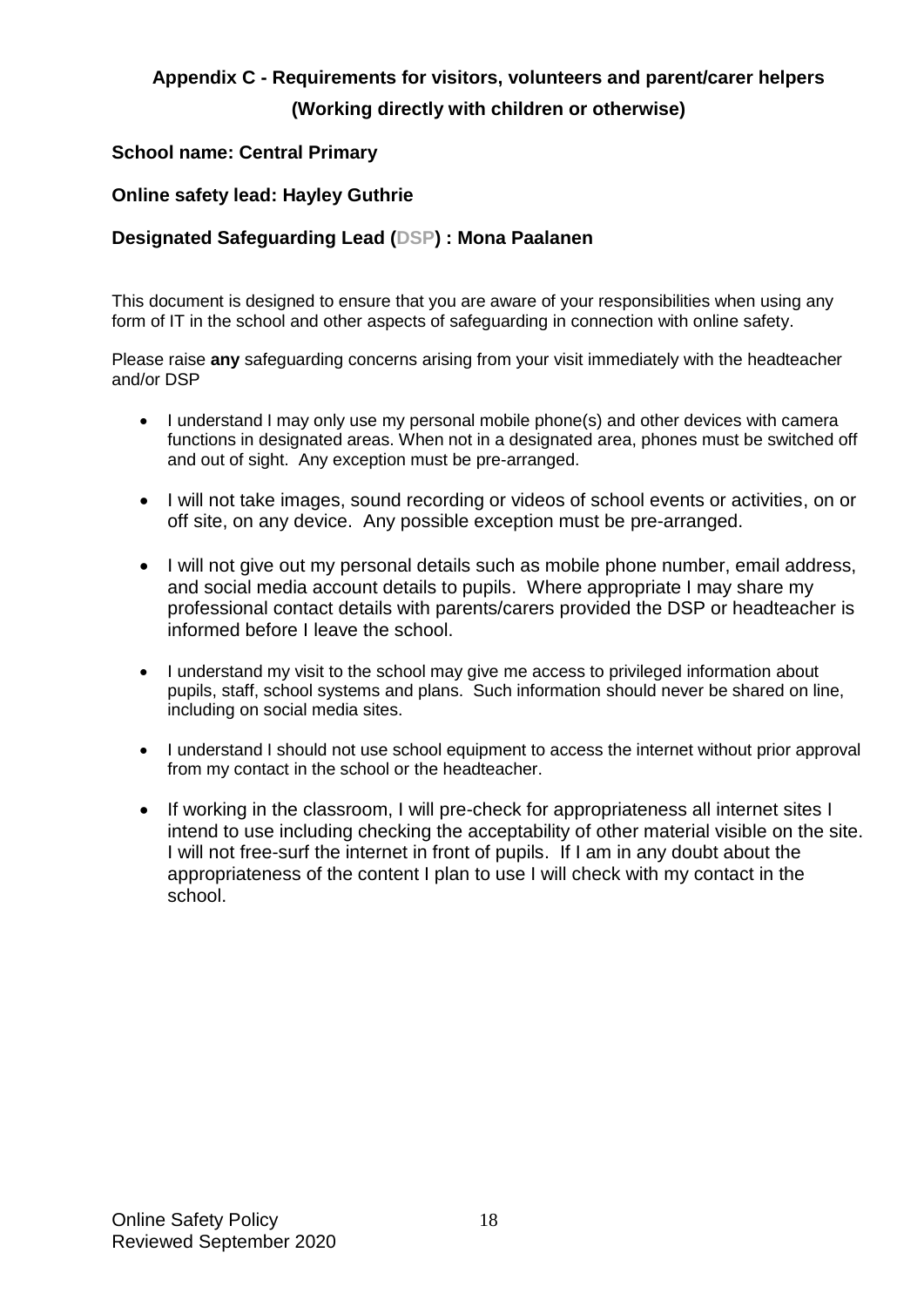# **My online safety rules**

- <span id="page-18-0"></span>I will only use school IT equipment for activities agreed by school staff.
- I will not use my personal email address or other personal accounts in school.
- I will not sign up for any online service on school devices unless this is an agreed part of a school project approved by my teacher and agreed by my parent/carer.
- I will only open email attachments if it has been approved by a member of school staff in school or a parent/carer out of school.
- In school I will only open or delete my files when told by a member of staff.
- I will not tell anyone other than my parents/carers my passwords. I will not use other people's usernames or passwords to pretend to be them online.
- I will make sure that all online contact I make is responsible, polite and sensible. I will be kind and respectful at all times.
- If I come across anything upsetting, unpleasant or nasty, or anything that makes me feel unsafe, I will tell my teacher or my parent/carer immediately.
- If someone says, asks or posts anything upsetting, unpleasant or nasty about me, or anything that makes me feel unsafe, I will not reply. I will tell my teacher or my parent/carer immediately.
- I will not give out my own or other people's personal information, including: name, phone number, home address, interests, schools or clubs. I will tell my teacher or parent/carer if anyone asks me online for personal information.
- Uploading or sending my image (photographs, videos, live streaming) online puts me at risk. I will always seek permission from my teacher or parent/carer if I wish to do this. I will not take, share or upload any image of anyone else without their permission and also, if they are a child, without their parent's/carer's permission.
- Even if I have permission, I will not upload any images, videos, sounds or words that **could** upset, now or in the future, any member of the school community, as this is cyberbullying.
- I understand that some people on the internet are not who they say they are and some people are not safe to be in contact with. I will not arrange to meet someone I only know on the internet. If someone asks to meet me, I will not reply to them and I will tell a teacher or a parent/carer immediately.
- I understand that everything I do or receive online can be traced now and in the future. I know it is important to build a good online reputation.
- I understand that some personal devices are allowed in school and some are not, and I will follow the rules. I will not assume that new devices can be brought into school without getting permission.
- I understand my behaviour in the virtual classroom should mirror that in the physical classroom
- I will not lie about my age in order to access games, apps or social networks that are for older people as this will put me at risk.
- I understand that these rules are designed to keep me safe now and in the future. If I break the rules my teachers will look into it and may need to take action.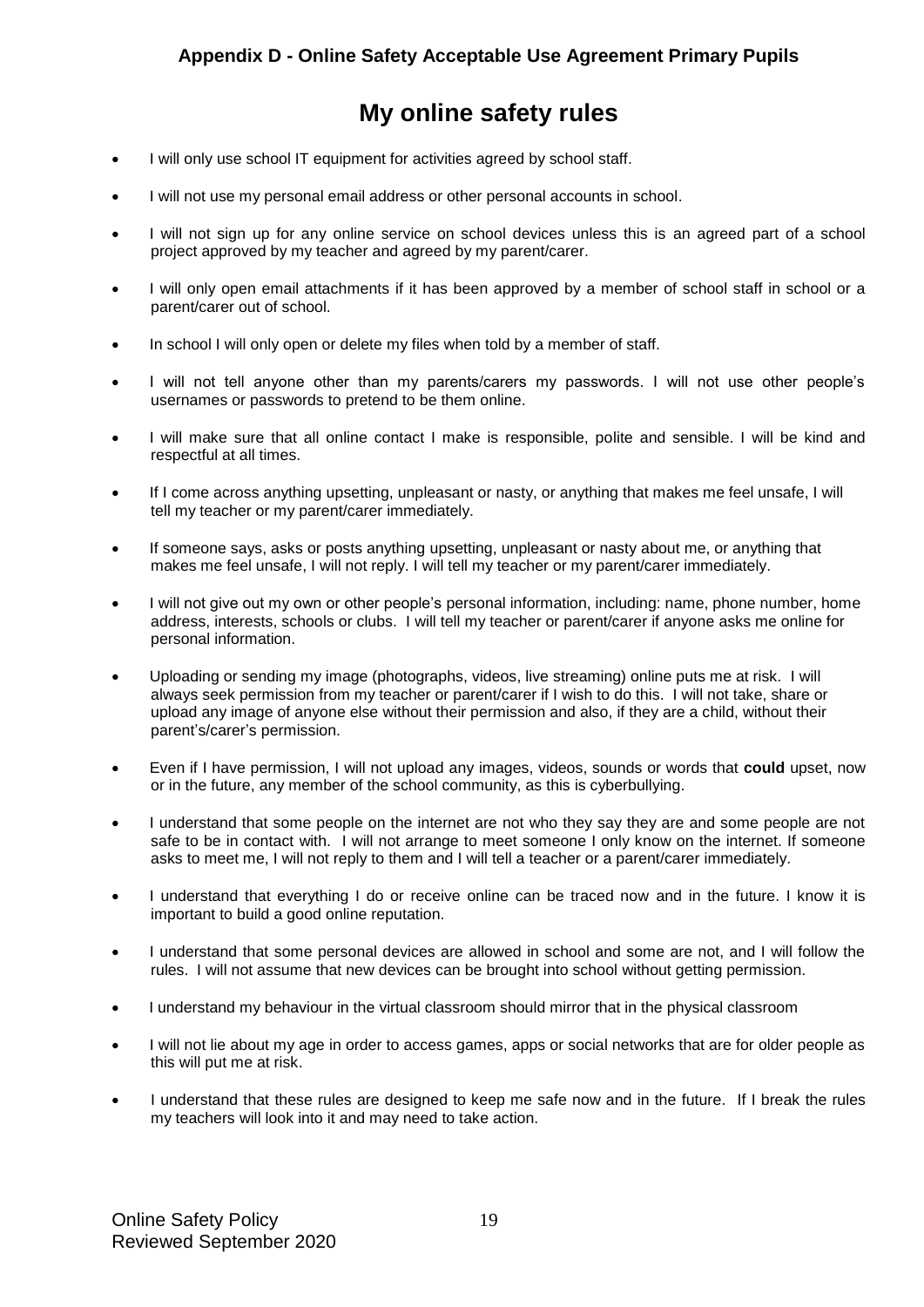Dear Parent/Carer,

The internet, email, mobile technologies and online resources have become an important part of learning and life. We want all children to be safe and responsible when using any IT. It is essential that children are aware of online risk, know how to stay safe and know where to go to report problems or to get help.

Please read through these online safety rules with your child/ren and talk with them to ensure they understand their importance and what it means for them (and for you). When you have done this, you both need to sign this agreement to say that you agree to follow the rules. Any concerns or explanation can be discussed with the Headteacher.

Please return the signed sections of this form which will be kept on record at the school.

#### **Pupil agreement**

Pupil name……………………………………………….…

This agreement is to keep me safe. I have discussed this agreement with my parents/carers and understand the commitment I have made and my responsibilities.

Pupil signature……………………………………………………………………..

#### **Parent(s)/Carer(s) agreement**

Parent(s)/Carer(s) name(s)………………………………………………………

I/we have discussed this agreement, which highlights the associated risks when accessing the internet, mobile and digital technologies, with our child/ren. I/we agree to support them in following the terms of this agreement.

I/we also agree not to share school related information or images online or post material that may bring the school or any individual within it into disrepute.

(Rather than posting negative material online, any parent, distressed or concerned about an aspect of school should make immediate contact with a member of staff. Negative postings about the school would impact on the reputation of the whole school community. Parents are encouraged to report breaches so that we can protect the reputation of the school, staff, pupils and parents).

I/we also agree only to use personal mobile phones and devices in designated areas of the school unless otherwise informed, e.g. for specific events and activities. I/we understand that under no circumstance should images be taken at any time on school premises of anyone other than our own child/ren, unless there is a pre-specified agreement. I/we understand that when on school premises, but not in a designated area where phones can be used, they must be switched off and out of sight.

#### **Parent(s)/Carer(s) agreement**

Parent(s)/Carer(s) name(s)……………………………………………………….

Parent/carer signature……………………………………………..

Date …………………………………………………………...….…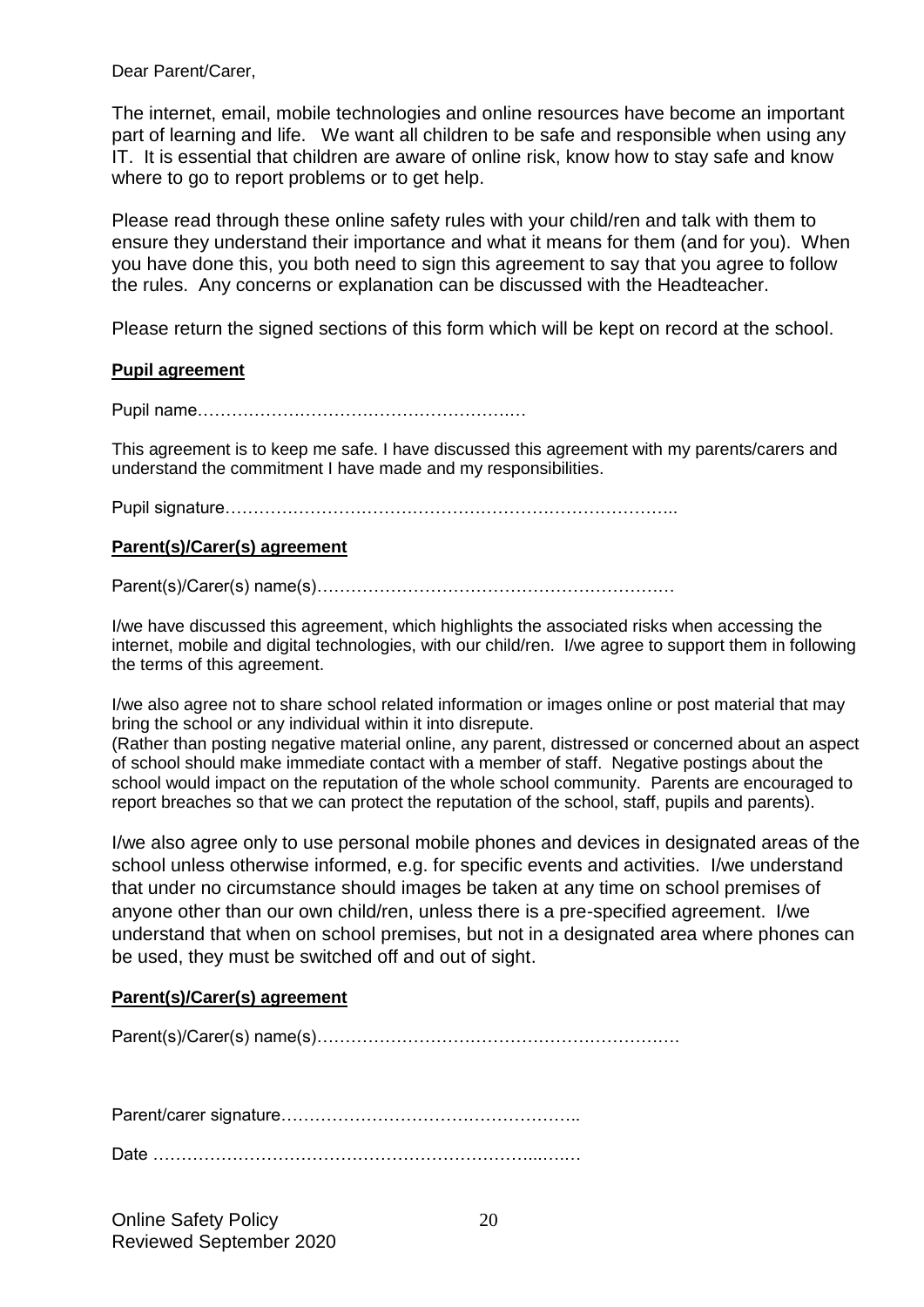# <span id="page-20-0"></span>**Appendix F - Online safety policy guide - Summary of key parent/carer**

## **responsibilities**

The school provides online safety information for parents/carers, through the website, in newsletters and at events. It is important that parents/carers understand their key role in supporting children to behave appropriately and keep themselves safe online.

The online safety policy, supported by its acceptable use agreements, is intended to protect the interests and safety of the whole school community.

- Parents/carers are required to support their child in understanding and signing the Online Safety Acceptable Use Agreement for pupils.
- Parents/carers may only use personal mobile phones and devices in designated areas of the school unless otherwise informed, e.g. for specific events and activities. Under no circumstance should images be taken at any time on school premises that include anyone other than their own child, unless there is a pre-specified agreement with individuals and parents/carers. When a parent/carer is on school premises but not in a designated area, their phone/s must be switched off and out of sight.
- Parents/carers should not assume that pupils can bring technological devices to school and should always check the school policy.
- All cyberbullying incidents affecting children in the school should be reported immediately. (If the incident involves an indecent image of a child the report must also be made immediately to the police for your own protection.) The school will investigate and respond to all reported cyberbullying incidents, liaising with others where appropriate. No reply should ever be sent to the sender/poster of cyberbullying content. If applicable block the sender and report abuse to the site. Evidence should be retained and shown in school and/or to the police. Evidence should not be forwarded.
- The school may choose to set up social media sites, blogs or have some other online presence in its own name. Parents/carers, however, do not have the right to set up any site, page, chat group or any other online presence that uses the school name or logo in any form.
- Any parent/carer, distressed or concerned about an aspect of school should make immediate contact with a member of staff rather than posting their concerns online. Parents/carers should not share school related information or images online or post material that may bring the school or any individual within it into disrepute. Negative postings about the school would impact on the reputation of the whole school community. Parents/carers are encouraged to report breaches so that we can protect the reputation of the school, staff, pupils and parents/carers.

Please see the full online safety policy in the policies section on the school website.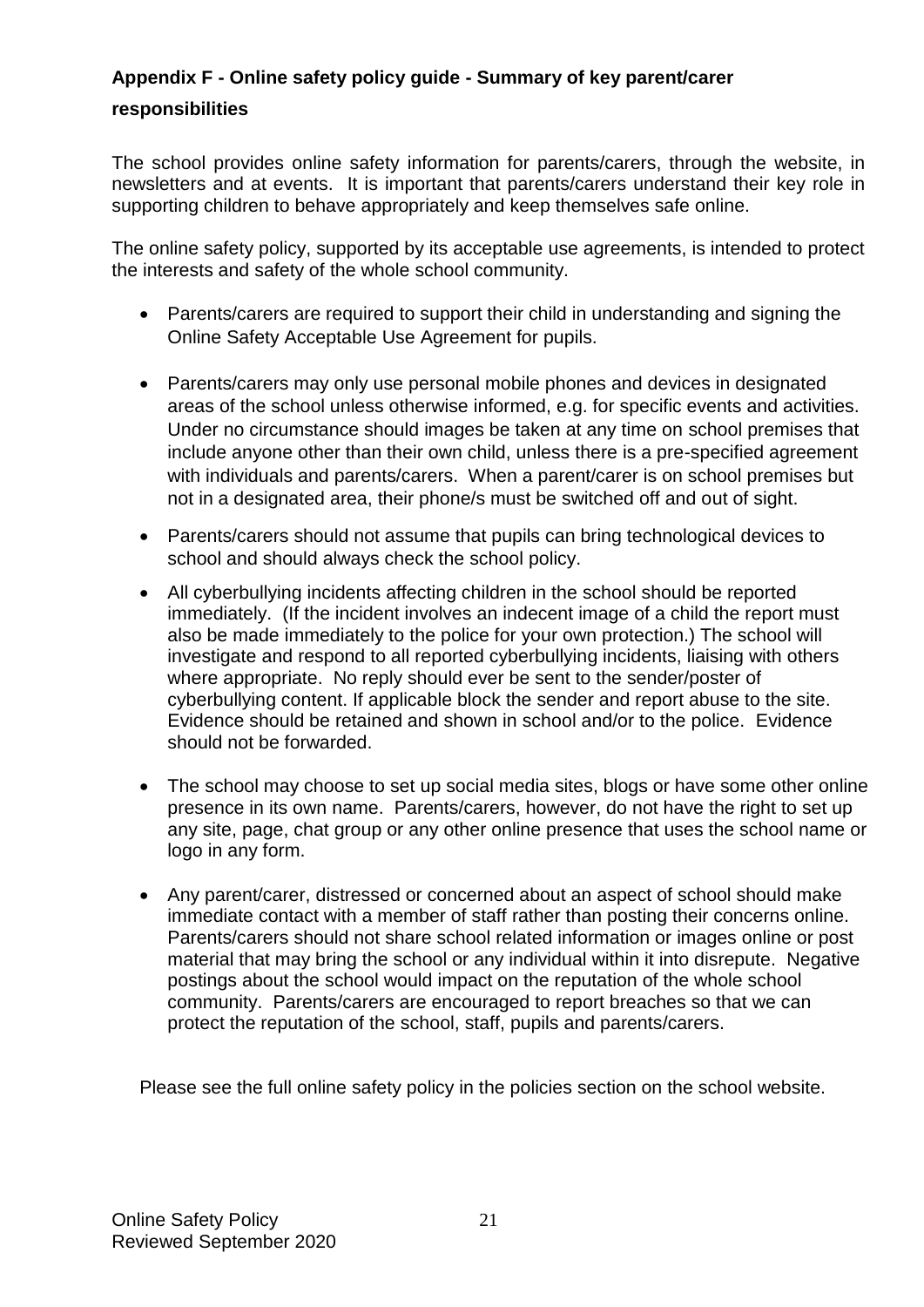# <span id="page-21-0"></span>**Appendix G** - **Guidance on the process for responding to cyberbullying incidents**

All cyberbullying incidents should be reported and responded to. Where the perpetrator is a member of the school community the majority of cases can be dealt with through mediation and/or disciplinary processes.

The following procedures are recommended:

- Never reply to the sender/poster of cyberbullying content. If applicable, block the sender.
- Incidents should be reported immediately. Pupils should report to a member of staff (e.g. class teacher, headteacher) and staff members should seek support from their line manager or a senior member of staff.
- The person reporting the cyberbullying should save the evidence and record the time and date. This evidence must not be forwarded but must be available to show at a meeting. Under no circumstances should indecent images of children and young people be printed or forwarded as this is a further criminal act. Staff should not ask to see the evidence of reported indecent images of children or young people but must refer this immediately to the police. Any member of staff being shown such evidence should immediately inform their line manager or the headteacher so that the circumstances can be recorded.
- A senior member of staff will meet with the person who has reported the incident and the target, if different, to listen, reassure and support. All relevant facts will be reviewed and documented.
- A senior member of staff will conduct an investigation.
- Anyone found to have cyberbullied will have attention drawn to the seriousness of their behaviour and if necessary the police will be involved. If the comments are threatening, abusive, sexist, of a sexual nature, constitute a hate crime or are libellous they may well break the law. Online harassment and stalking is also a crime.
- Once evidence has been secured then the person who has cyberbullied will be requested to remove the offending comments/material. Any refusal will lead to an escalation of sanctions.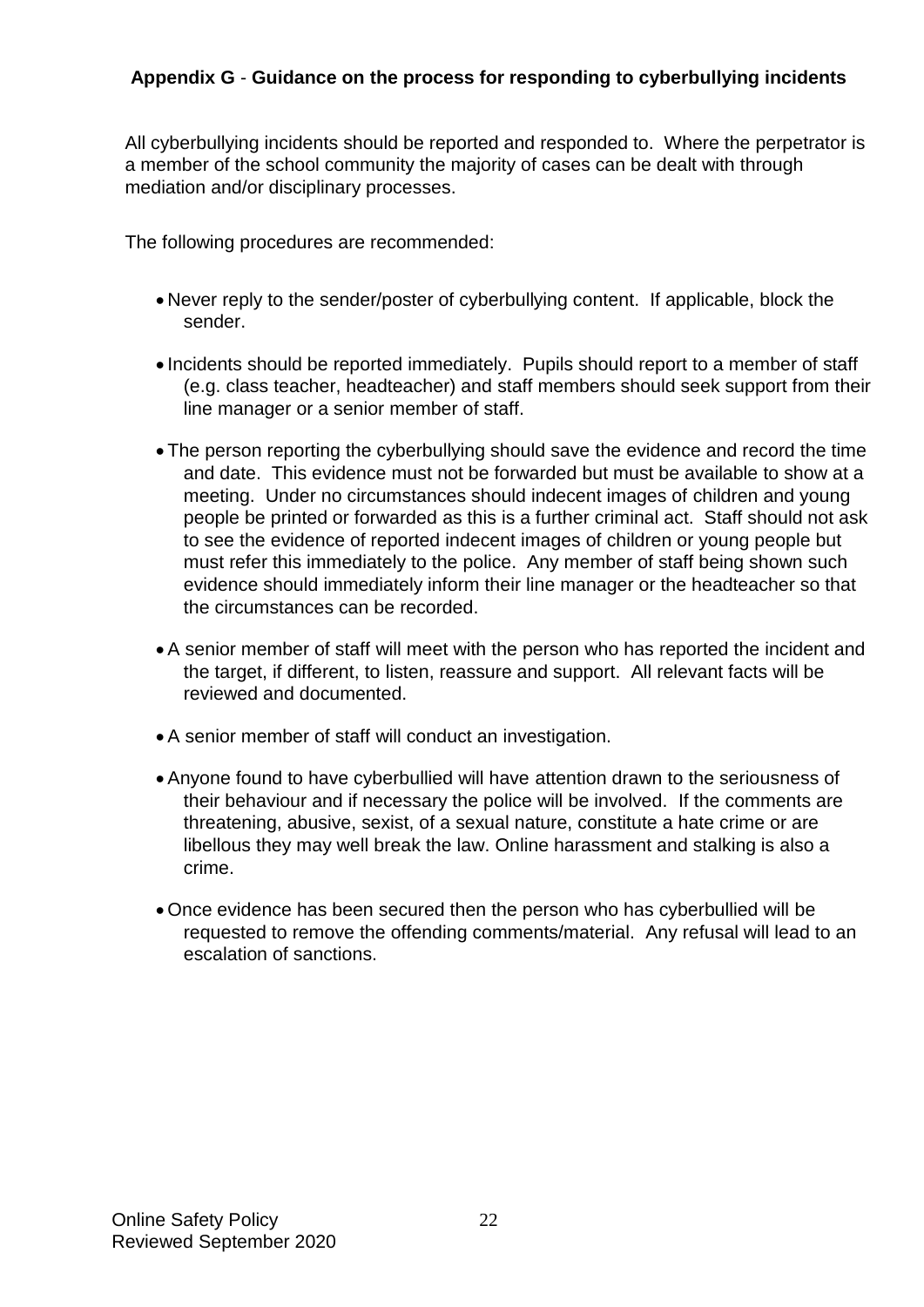# <span id="page-22-0"></span>**Appendix H** - **Guidance for staff on preventing and responding to negative**

## **comments on social media**

The school should make it clear which, if any, social media platforms are used to communicate with parents/carers. If used correctly, parents can use a school's social media site as a source of reliable information. The online safety policy, see especially Appendix F (Online safety policy guide - Summary of key parent/carer responsibilities), clarifies that no other social media platforms should be set up using the school's name or logo.

The school should regularly reinforce with all parties that discussion of school issues on social media platforms, either positive or negative, should not take place as this could bring the school into disrepute and affect families and children. Parents should be encouraged to be good online role models and not post statements written in anger or frustration. Identified routes to raise concerns directly with the school should be used.

If negative comments are posted:

• Collect the facts

As soon as you become aware of adverse comments relating to the school you need to establish what is being said. It is essential that if you have access to the postings they are secured and retained together with any other evidence. Do not become engaged in responding directly.

If the allegations against a member of staff or a pupil are of a serious nature, these will need to be formally investigated. This may involve the police and the headteacher will need to follow the school's safeguarding procedures.

If there is a risk of serious damage to the school reputation or the reputation of individual members of staff, professional legal advice should be sought.

Adverse comments of any kind are highly demotivating and cause stress and anxiety. It is important that the senior staff reassure and support all staff and/or other affected members of the school community.

• Addressing negative comments and complaints

Contact the complainants and invite them to a meeting. In the meeting, make sure you have any evidence available.

The meeting must:

- Draw attention to the seriousness and impact of the actions/postings;
- Ask for the offending remarks to be removed;
- Explore the complainant's grievance:
- Agree next steps;
- Clarify the correct complaints procedures.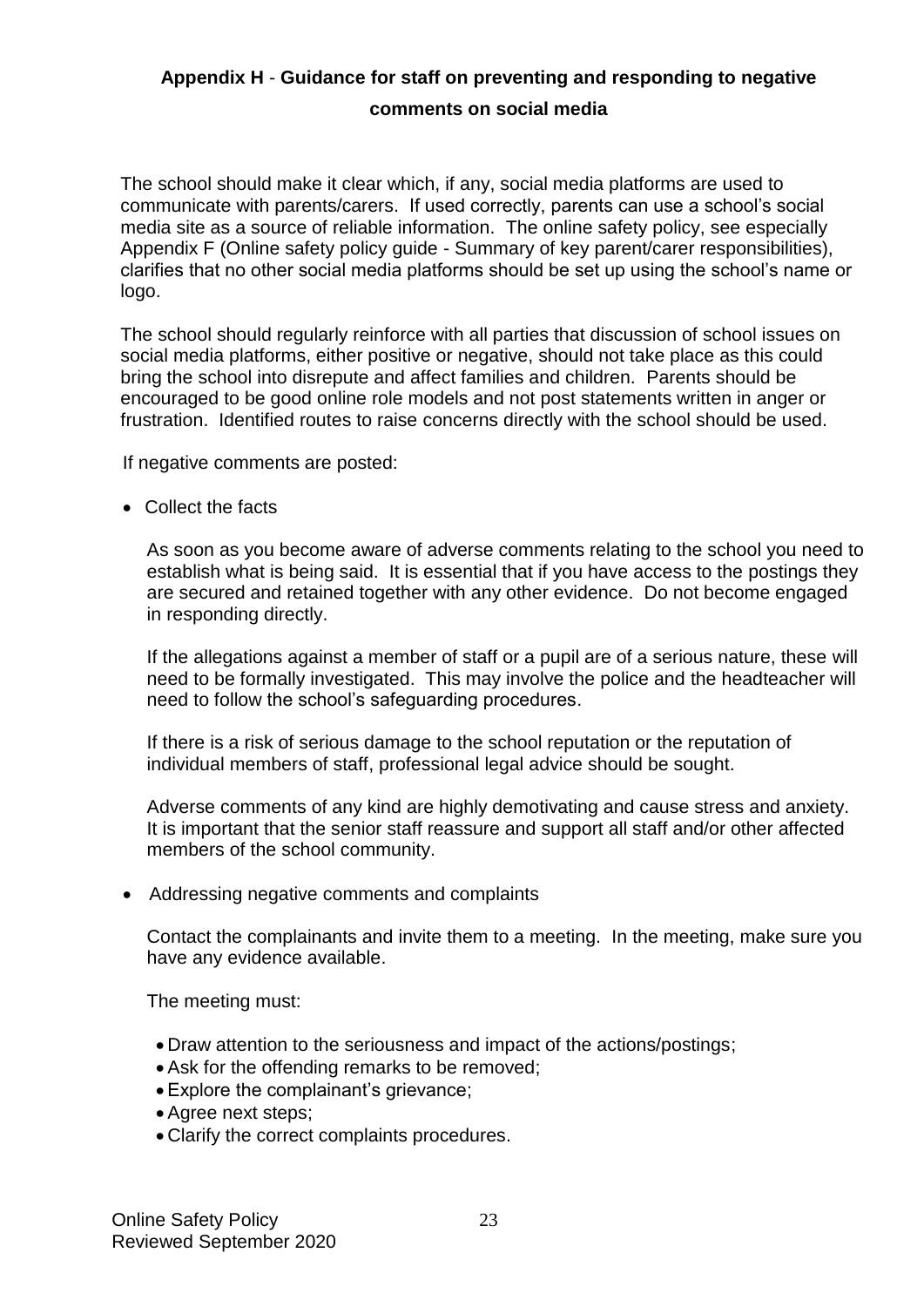If the meeting does not resolve the issue, the parents must be informed that the school will need to take the matter further. This may include:

- Reporting the matter to the social network site if it breaches their rules or breaks the law;
- Reporting the matter to the police if it breaks the law, e.g. if the comments are threatening, abusive, malicious, sexist, of a sexual nature, constitute a hate crime or are libellous they may well break the law. Online harassment and stalking is also a crime.

If inappropriate postings continue or the original material is not removed, a second meeting is advisable to re-iterate the seriousness of the matter.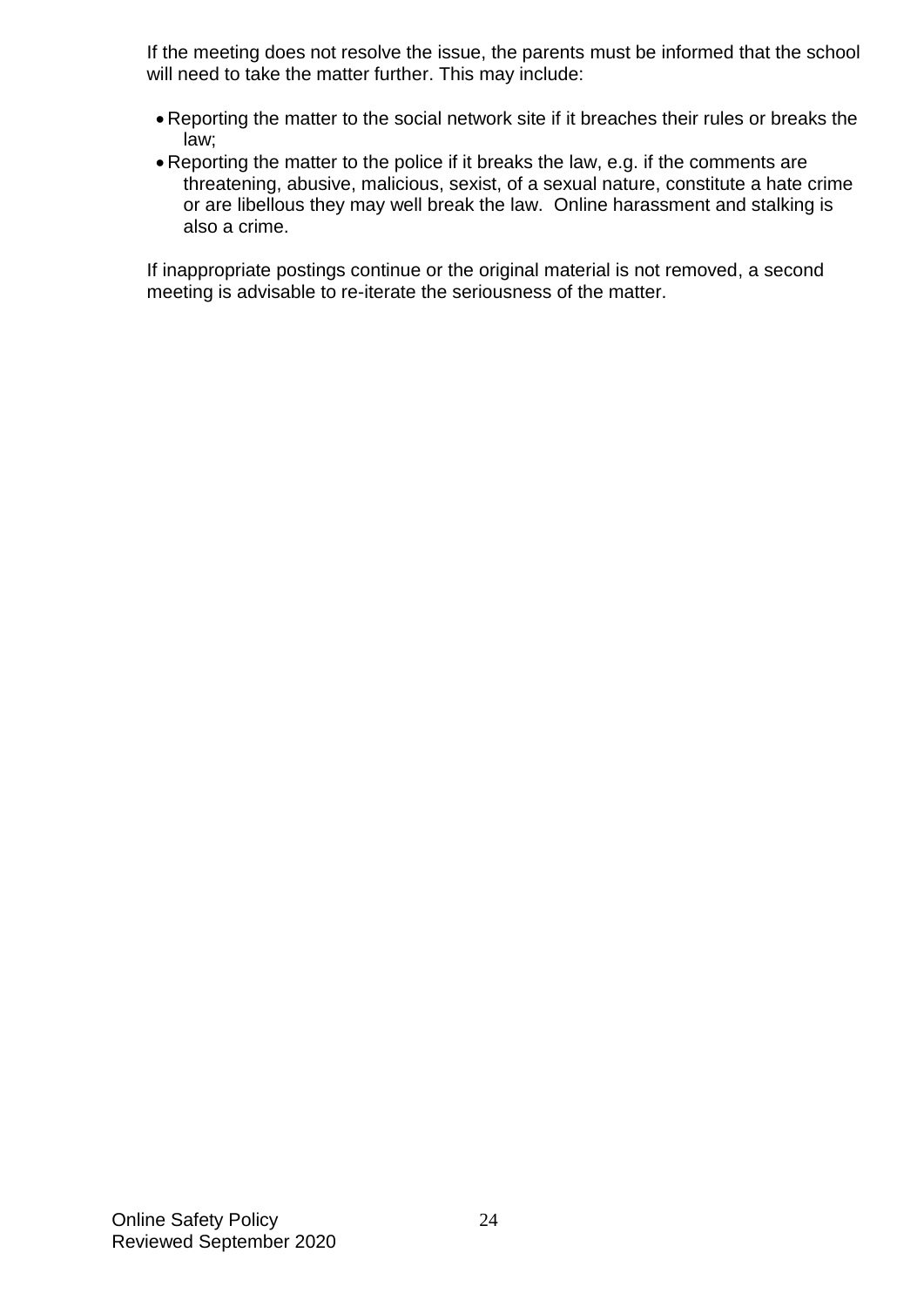# **Appendix I - Online safety incident log**

<span id="page-24-0"></span>Summary details of ALL online safety incidents will be recorded on this form by the online safety lead or other designated member of staff. This incident log will be monitored at least termly and information reported to SLT and governors.

| Date<br>&<br>time | Name of pupil or<br>staff member<br>Indicate target (T) or<br>offender (O) | Nature of incident(s) | Details of incident<br>(including evidence) | Outcome<br>including<br>action taken |
|-------------------|----------------------------------------------------------------------------|-----------------------|---------------------------------------------|--------------------------------------|
|                   |                                                                            |                       |                                             |                                      |
|                   |                                                                            |                       |                                             |                                      |
|                   |                                                                            |                       |                                             |                                      |
|                   |                                                                            |                       |                                             |                                      |
|                   |                                                                            |                       |                                             |                                      |